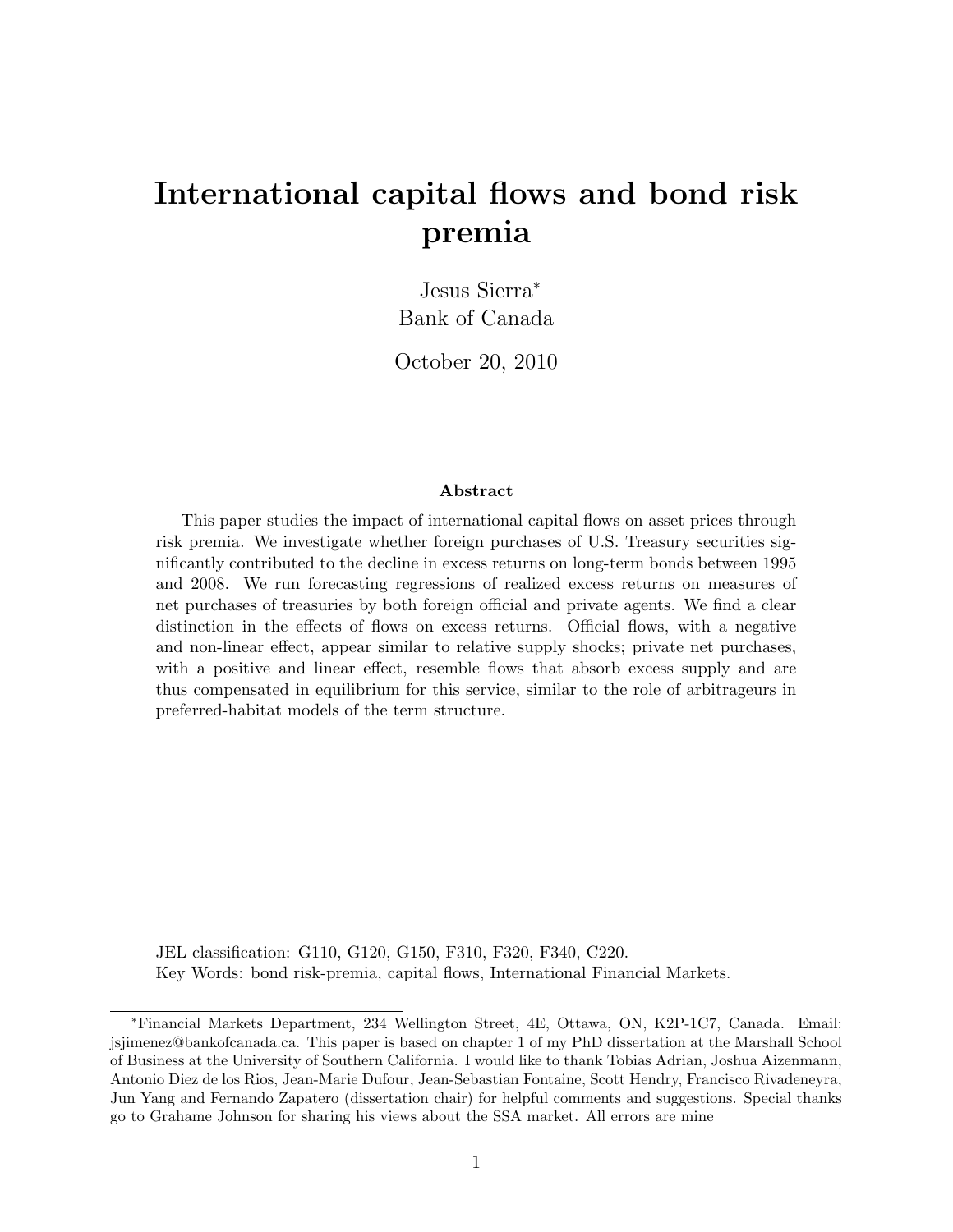### 1 Introduction

Recently, the high level of foreign exchange reserves by oil and commodity exporting countries, as well as some industrialized countries, has attracted the attention of both the financial press and the academic literature. Specifically, interest centers on the possible impact that purchases of long-term U.S. Treasury securities might have on their yields. For example, it has been suggested that foreign central bank purchases of long-term bonds have been an important factor contributing to the recent "low" level of long term yields.

The question of whether foreign capital flows impact U.S. interest rates is an important one because of its implications. From an academic and practitioner standpoint, if it is found that capital flows can be considered exogenous and impact prices significantly, then they must be included as additional factors in general equilibrium models of the term-structure. From a policy perspective, the same finding would imply that prices can be manipulated by altering relative asset supplies, and this would give an additional channel for policymakers to influence long-term rates.

In this paper, we measure the impact of international capital flows on the prices of longterm U.S. Treasury securities. Although other studies have looked at this issue, they focus on the impact of measures of capital flows on yield levels or changes. This introduces the additional complication of controlling for real growth and inflation expectations, which are both unobservable. We take a different approach: we note that if capital flows have any effect on yields by changing relative asset supplies, it must be through excess returns because shortterm interest rates are in control of the monetary authority, which arguably does not set its main policy rate in response to foreign net purchases and sales of bonds. In addition, given that prices and quantities are determined simultaneously in equilibrium, we acknowledge that an exogenous component of demand must be obtained to be able to identify the effect.

These two ideas motivate our empirical strategy, which consists of regressing future realized excess returns on instrumented foreign net purchases of U.S. treasuries. The latter is defined as a component of net purchases that is perfectly correlated with factors that shift the demand curve for treasuries. Importantly, in the forecasting regressions, we also control for other factors that have been previously found to predict excess returns, such as linear combinations of forward rates and principal components of macroeconomic variables.

The main results can be summarized as follows. When we use the instrumented data on flows to measure their impact on expected excess returns, we find a clear distinction in the effect of foreign official and private flows on excess returns; that is, the impact of capital flows on excess returns depends on the type of foreign entity. Official flows, with a negative and non-linear effect, appear similar to relative supply shocks that decrease the amount of bonds available, drive up their prices and thus decrease yields through the component related to excess returns. Private net purchases, with a positive and linear effect, resemble flows that absorb excess supply and are thus compensated in equilibrium for this service, similar to the role of (mean-variance) arbitrageurs in the preferred-habitat model of Vayanos and Vila (2009). Or, alternatively, foreign private agents appear as being able to systematically position themselves to exploit low-frequency movements in excess returns. Interestingly, we do not find strong support for the view that international capital flows where among the main drivers in the decrease in the 10-year yield between 1994 and 2007.

We also show that using benchmark-survey consistent data on holdings will result in an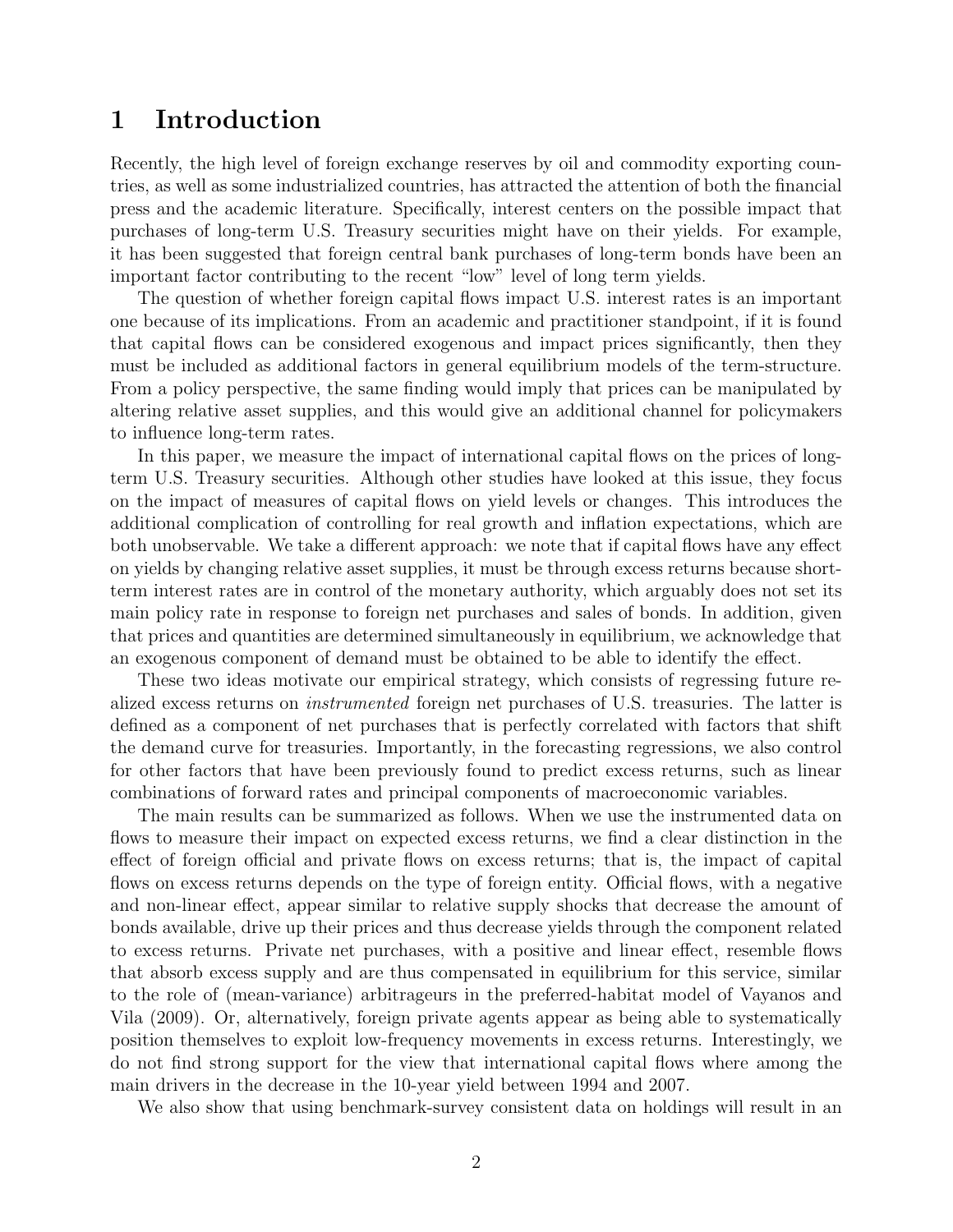inaccurate picture of the impact of foreign purchases on prices. The reason for this is that the numerical procedure commonly used to make accumulated flows consistent with the survey data on the level of holdings uses market prices to make valuation adjustments. Thus, any time we regress market prices on adjusted holdings data, a seemingly significant correlation coefficient will be found, even when the pure flow component of holdings can be weakly or even not correlated with price changes at all. Because of this, we choose not to use this data in our tests.

#### 1.1 Related literature

To our knowledge, we are the first to look at excess returns when trying to measure the impact of capital flows on interest rates. Other studies have looked instead at the effect of foreigner's accumulation of U.S. treasuries on their yields. ? perform an event-study in which they regress yield changes over a 3-day event window on the dollar volume (billions) of Japan's Ministry of Finance foreign exchange interventions. They find that on days in which there were no major economic news, the 10-year U.S. Treasury yield decreased by about 0.66bp per \$1 billion. This way of identifying exogenous shocks is close to ideal, and the effect they find is indeed negative, but small<sup>1</sup>.

Another related paper is ?. They quantify the impact of increases in holdings on yields, using both a linear regression framework and a vector error-correction model. Using benchmarkconsistent data on 12-month flows, and including variables designed to proxy for real and inflation expectations, as well as risk premia, they find a negative regression coefficient on accumulated net purchases using restricted least squares. They also find a negative cointegrating vector parameter, as well as a negative short-run coefficient. The main differences with the present paper are that we focus on risk premia instead of yield levels, and that to measure the effect we use an instrumented measure of foreign purchases to proxy for exogenous innovations in demand, instead of the raw data.

? regress macro-finance model residuals<sup>2</sup> on explanatory variables, one of which is the scaled trailing 12-month total foreign official purchases. Interestingly, they also find a *positive* relationship between net purchases and yields, as we do. But, as ? points out, they use the data on custodial holdings of foreign official institutions by the New York Fed. In our tests, we use the Treasury International Capital System (TIC) data because it has a broader coverage and, in addition, allows us to analyze private flows<sup>3</sup>.

<sup>&</sup>lt;sup>1</sup>To put these figures into perspective, during the Jan2000-Mar2004 period (the ? sample), the mean and standard deviation of *daily* changes in the 10-year yield were -0.25 and 6.35 basis points, respectively. Therefore, a -0.66 basis point decrease is not even 1-standard deviation away from the mean. On the other hand, the average monthly net purchases of long-term U.S. Treasury bonds and notes by foreign official institutions during the Jan2000-Mar2004 period was 3.65 billion, with a standard deviation of 8.82 Billion. If we assume i.i.d random variables and 30-day month, we get an approximate daily average net purchase of 0.122 billion with a standard deviation of 1.61 billion. So a 1 billion intervention is well within a one standard error confidence interval. Of course, we must always bear in mind that the net purchases data is nominal, noisy and heteroscedastic. See http://www.treas.gov/tic/tressect.txt

<sup>&</sup>lt;sup>2</sup>From both the ? and ? specifications.

<sup>&</sup>lt;sup>3</sup>See http://www.ustreas.gov/tic/faq2.shtml#q10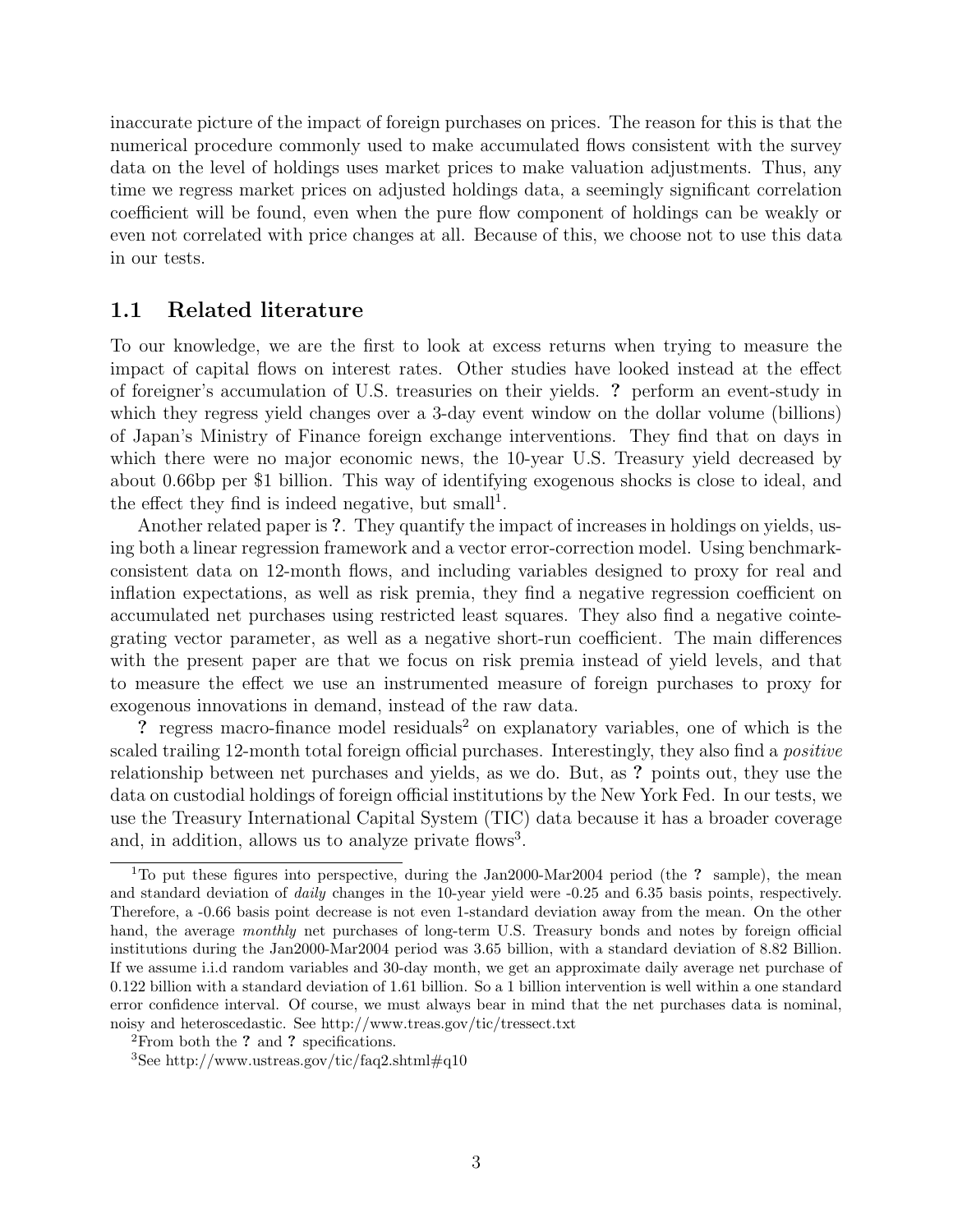## 2 Theoretical framework

The price of an *n*-period nominal discount bond at time t is given by the first order condition of the representative investor for optimal portfolio choice, as follows:

$$
P_t^{(n)} = \mathbb{E}_t \left[ M_{t+1}^* P_{t+1}^{(n-1)} \right].
$$

 ${\rm P}_t^{(n)}$  $t_t^{(n)}$  is the price of the bond in units of currency.  $M_{t+1}^{\$} = M_{t+1} \cdot (1/\Pi_{t+1})$  is the nominal stochastic discount factor;  $M_{t+1}$  is the real stochastic discount factor that prices payoffs denominated in units of consumption, and  $\Pi_{t+1}$  is the one-period gross inflation rate, represented as the growth rate in an index of consumer prices. Let lowercase letters denote the natural logarithm of their uppercase counterparts, as in  $x_t \equiv \ln X_t$ , and define the log yield on the *n*-period bond as  $y_t^{(n)} = -\frac{1}{n}$  $\frac{1}{n}p_t^{(n)}$  $t^{(n)}$ . Then, if we assume that the conditional distribution of the nominal discount factor and bond prices is joint lognormal, we can express the log-price of the n-period bond as

$$
p_t^{(n)} \equiv \ln P_t^{(n)} = -y_t^{(1)} + \mathbb{E}_t(p_{t+1}^{(n-1)}) + \frac{1}{2}\sigma_t^2(p_{t+1}^{(n-1)}) + \sigma_t(m_{t+1}^s, p_{t+1}^{(n-1)}),\tag{1}
$$

where the log one-period yield is given by  $y_t^{(1)} = -\mathbb{E}_t(m_{t+1}^s) - \frac{1}{2}$  $\frac{1}{2}\sigma_t^2(m_{t+1}^{\$})$ . From this equation, we can derive several equivalent statements about yields and excess returns. Let  $t$  denote a year. Define the expected excess return on an n-year bond as the expected return in excess of the one-year rate:

$$
\mathbb{E}_t\left(rx_{t+1}^{(n)}\right) = \mathbb{E}_t\left(r_{t+1}^{(n)}\right) - y_t^{(1)} = \mathbb{E}_t\left(p_{t+1}^{(n-1)}\right) - p_t^{(n)} - y_t^{(1)}.
$$

Then (??) can be rewritten as:

$$
\mathbb{E}_t\left(rx_{t+1}^{(n)}\right) = -\frac{1}{2}\sigma_t^2(p_{t+1}^{(n-1)}) - \sigma_t(m_{t+1}^s, p_{t+1}^{(n-1)}).
$$
\n(2)

This equation defines the expected excess return or risk premium. It is composed of the expected one-year ahead volatility of the  $(n - 1)$ -year bond price, and the covariance of the log nominal pricing kernel with the  $(n - 1)$ -year bond price at time  $t + 1$ . Alternatively, we can rewrite (??) as:

$$
y_t^{(n)} = \frac{1}{n} y_t^{(1)} + \frac{(n-1)}{n} \mathbb{E}_t(y_{t+1}^{(n-1)}) + \frac{1}{n} \mathbb{E}_t\left(rx_{t+1}^{(n)}\right). \tag{3}
$$

As can be seen, foreign capital flows can affect interest rates through their effect on one or all of the following components of yields: the current one-year rate  $y_t^{(1)}$  $t^{(1)}$ ; the expected future  $(n-1)$ -period rate  $\mathbb{E}_{t}(y_{t+1}^{(n-1)})$ ; or the risk-premium  $\mathbb{E}_{t}\left(rx_{t+1}^{(n)}\right)$ . Another, equivalent, multiperiod version of (??) obtains if we substitute recursively for  $\mathbb{E}_t(y_{t+1}^{(n-1)})$ . It states that the n-period yield is the average of future expected one-year rates, plus the average of future risk-premiums on bonds of decreasing maturity:

$$
y_t^{(n)} = \frac{1}{n} \mathbb{E}_t \left( y_t^{(1)} + y_{t+}^{(1)} + \dots + y_{t+n-1}^{(1)} \right) + \frac{1}{n} \left( \mathbb{E}_t (r x_{t+1}^{(n)}) + \mathbb{E}_t (r x_{t+2}^{(n-1)}) + \dots + \mathbb{E}_t (r x_{t+n-1}^{(2)}) \right). \tag{4}
$$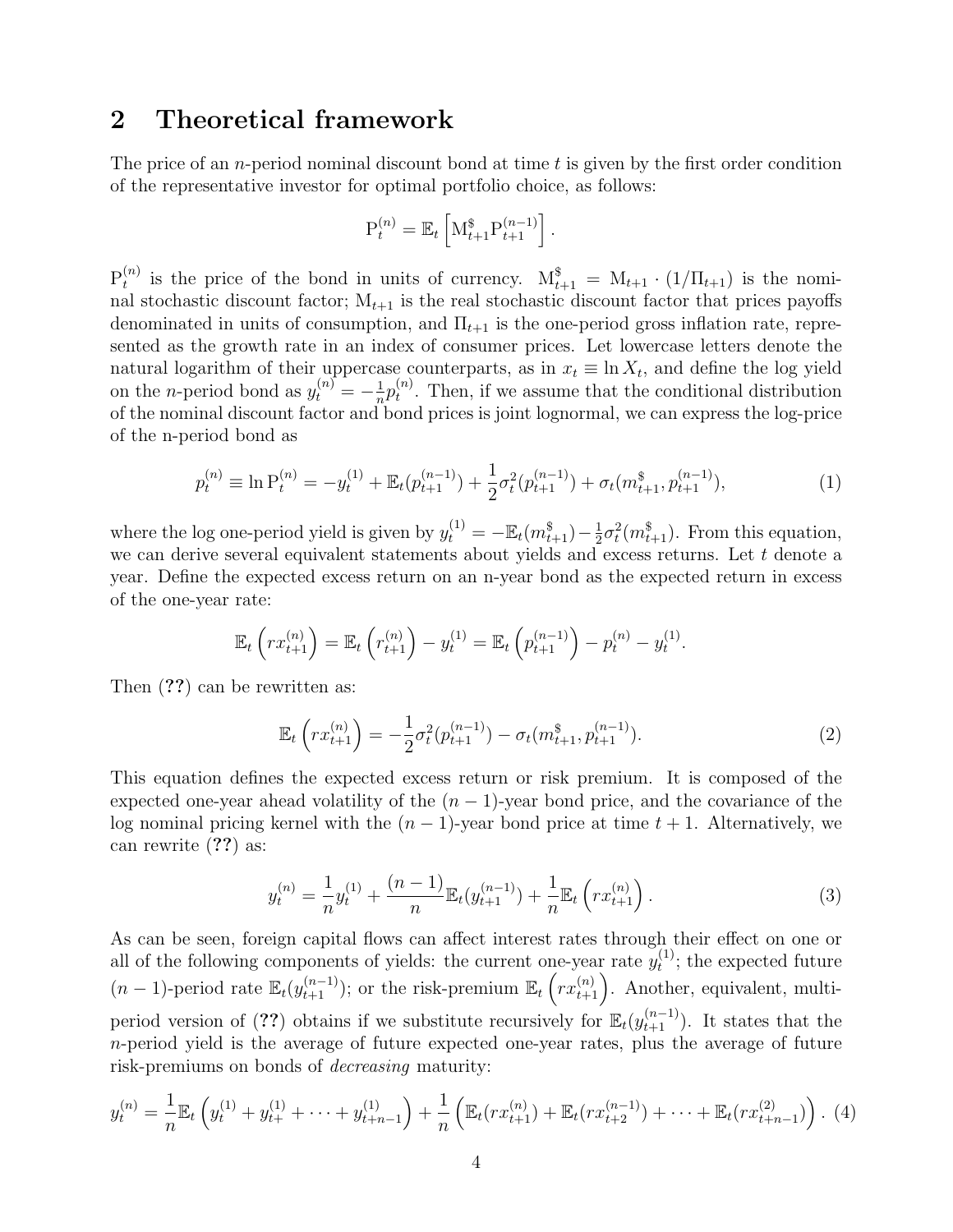Figure 1: Foreign Net Purchases of long-term U.S. Treasury securities as a percentage of outstanding notes and bonds. Jan1979-Jul2009.

Equation (??) is the well-known decomposition of yields into expected future short-rates and excess returns that appears, for example, in ? and ?. The equation says that capital flows can affect interest rates if they affect the whole future path of one-period rates during the life of the bond, or if they affect the term-structure of risk premia. Since we can view a 1-year bond as a 4-quarter bond, we can use the same decomposition and eventually obtain that yields are averages of expected future short-rates, like the 3 month yield, and the average of expected future excess returns, over smaller time periods<sup>4</sup>.

Since the 3-month yield is effectively linked to the policy rate which is under the control of the monetary authorities, we are left with the conclusion that if capital flows have any effect on yields, it must be through their effect on excess returns<sup>5</sup>. Indeed, as ? state, citing a speech by Fed Chairman Bernanke<sup>6</sup>: "... stories about "demands" by various agents are the same thing as a risk premium". Thus, in this paper, we focus on the impact of capital flows on risk-premia.

#### 2.1 Empirical model

In the empirical tests that follow, we assume rational expectations and then regress realized excess returns at time  $t + 1$  on time t measures of capital flows  $f_t$  and control variables  $x_t$ :

$$
rx_{t+1}^{(n)} = \alpha + \beta' x_t + \gamma' f_t + e_{t+1}
$$

The controls in  $x_t$  are variables that have been found to have predictive power for future bond excess returns, while  $f_t$  contains measures of both foreign official and private net purchases of long-term U.S. Treasury securities.

## 3 Data

In this section we explain the construction of the series used in this paper and our choice of sample period.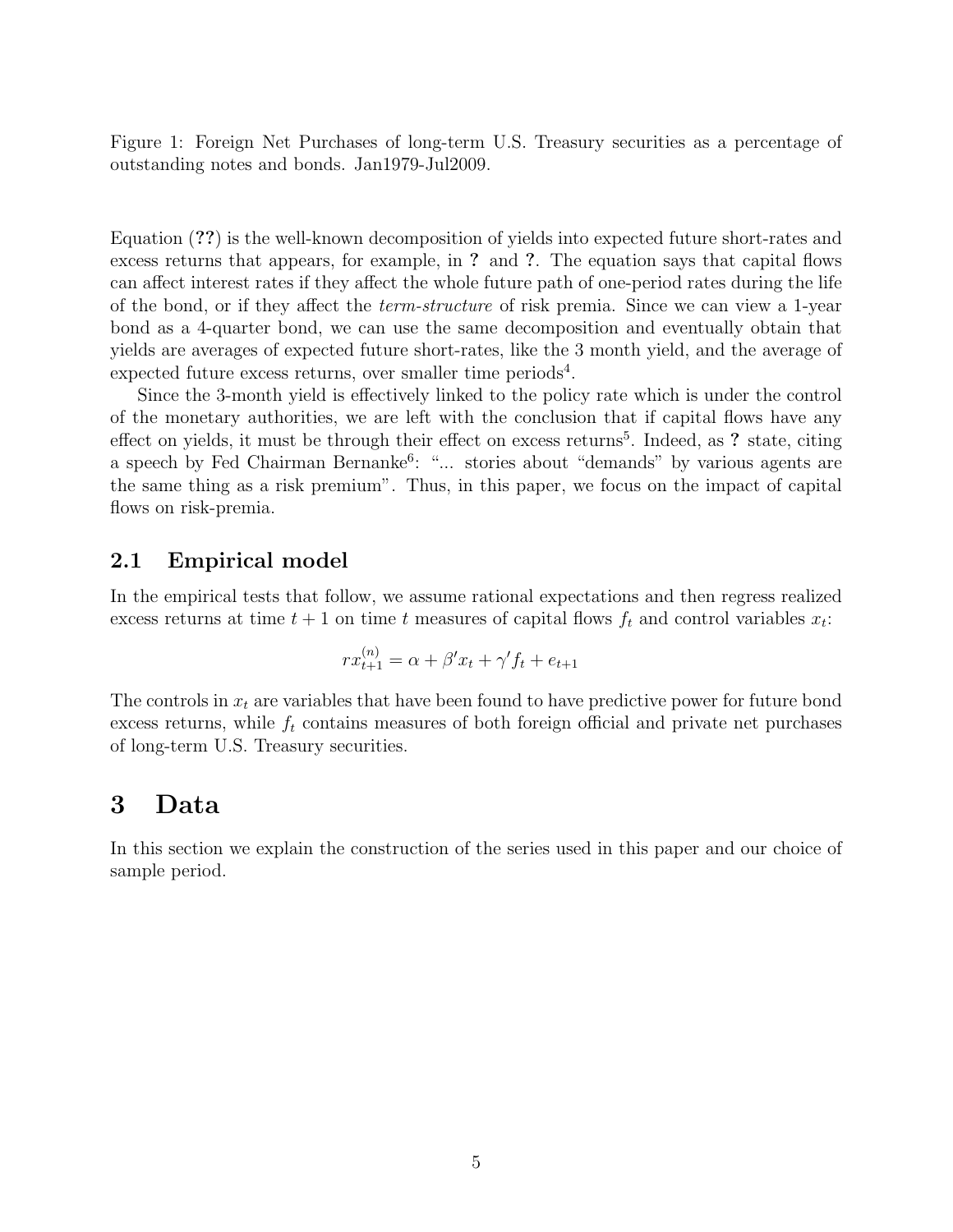Figure 2: Foreign holdings of long-term U.S. Treasury securities as a percentage of outstanding notes and bonds. Dec1984-Jun2008.

#### 3.1 Capital flows

Our measures of foreign capital flows into the U.S. Treasury market are the net purchases of long-term U.S. Treasury securities by both foreign official and private agents, shown in Figure ??. These series are available at a monthly frequency from the Treasury International Capital System (TIC) of the U.S. Department of the Treasury<sup>7</sup>. In the regressions, we normalize the net purchases series by the total amount outstanding (book value) of U.S. Treasury Notes and Bonds, obtained from the Monthly Statement of the Public Debt, for all months from December 1978 to July 2007. In section 5, we explain why we choose not to use data on the level of holdings to perform our tests.

To get a sense of what types of maturities do foreign agents hold, Table ?? presents data on the maturity structure of foreign holdings of long-term U.S. Treasury securities. As can be seen, while official institutions concentrate their holdings in 1-6 year maturity range, private agents hold comparatively more long-term (6-10 year) bonds. Indeed, as stated in the June 2008 Report on Foreign Portfolio Holdings of U.S. Securities: "Foreign official holdings have a much shorter average maturity than do foreign private holdings (defined as total holdings less official holdings)".

Hence, one could expect that if there is any relative-supply induced effect on yields due to capital flows, they should be localized around the maturities these agents (official or private) hold the most. Therefore, we expect that if foreign official flows have any effect on risk premiums, it should be on the excess returns of bonds of maturities shorter than, say, 6 years. On the other hand, we expect private flows to affect premia on bonds of maturities longer than 6 years. Because of this, we need data on excess returns of bonds of medium (1-5 year) and long-term (6-10 year) maturities.

#### 3.1.1 Structural break in foreign official holdings

Figure ?? shows that there is a structural break in the dynamics of total foreign holdings around May 1994, which can be specifically traced to the behavior of foreign official holdings. This break coincides with the change in the Yuan/U.S. dollar exchange rate that happened on February 1994. In that month, the exchange rate was increased from 5.82 to 8.72CNY per USD, which is about a 49% devaluation. Three months after this policy change, its effects

<sup>4</sup>Appendix A presents an example of this point using the 10-year bond, with each time period representing a quarter, over a 4-quarter holding period.

<sup>&</sup>lt;sup>5</sup>Unless one is willing to entertain the possibility that the Fed's policy actions react to capital flows, in which case capital flows could also affect expected future short rates. A possibility that seems less extreme is that the U.S. Treasury issuance decision reacts in some way to expected capital flows (demand). We do not investigate this issue here.

<sup>6</sup>Remarks by Chairman Ben S. Bernanke before the Economic Club of New York, New York, New York, New York, March 20, 2006.

<sup>7</sup>Available at www.treas.gov/tic/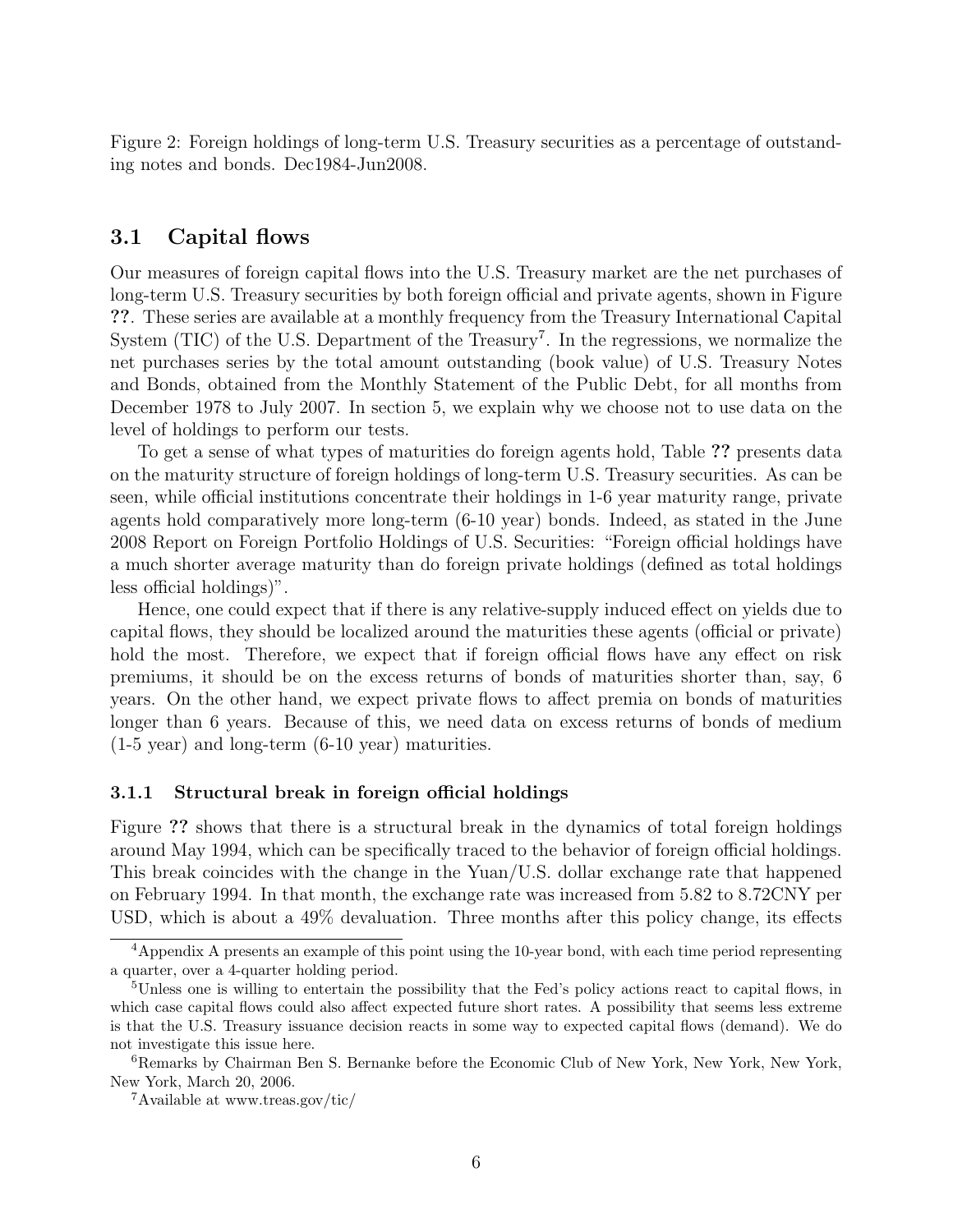are clearly reflected in the increase in foreign official reserves. Because of this structural break, it is natural to expect that the effect of flows on prices, if any, should be stronger in the post-1994 sample. Hence, we concentrate on the May1994-Dec2008 period when we run the forecasting regressions.

#### 3.2 Excess-returns

We use two datasets to construct excess returns. One is the Fama Bliss dataset that includes bonds of maturities from 1 to 5 years. Its main advantage is that it allows a direct comparison of our results with other studies. Its only disadvantage is the specific maturities it includes. We need data on excess returns of maturities longer than 5 years because, as mentioned before, the data on foreign holdings shows that foreign private agents hold a significant amount of long maturity bonds. To be able to study excess returns on bonds of longer maturities, we use the ? (GSW) dataset. This gives us monthly observations on prices of artificial zero-coupon securities of maturities from 6 to 10 years. From prices, we obtain forward rates and excess returns.

#### 3.3 Control variables

There is ample evidence that risk premia in the term structure are time-varying. For example, ? find that the n-year forward spread forecasts excess returns on the n-year bond. ? find that the n-year yield spread forecasts the change in yield of the n-year bond is excess of the one-year yield, with a coefficient that is significantly less than 1, and negative for most maturities. ? finds, after controlling for measurement error, that the 4 and 5-month forward premiums predict excess returns on bonds of maturities up to 6 months<sup>8</sup>. More recently, ? (CP) found that the same linear combination of 2-5 year forward rates forecasts excess returns on bonds of maturities from 2 to 5 years. In addition, their factor drives out yield or forward spreads in regressions in which both variables are present. Thus, given that previous research has identified variables that predict excess returns, in order to measure the marginal forecasting power of any additional variable, like foreign capital flows, we must first control for the information content in variables that are already known to predict excess returns.

$$
\mathbb{E}_t(rx_{t+1}^{(n)}) = \mathbb{E}_t(\Delta p_{t+1}^{(n-1)}) + (f_t^{(n)} - y_t^{(1)})
$$

Hence, if the forward spread forecasts realized excess returns, risk-premia are time-varying. Likewise, the tests in ? derive from a manipulation of (??) that looks like:

$$
\mathbb{E}_t(y_{t+1}^{(n-1)})-y_t^{(n)} = \frac{1}{(n-1)}(y_t^{(n)}-y_t^{(1)}) - \frac{1}{(n-1)}\mathbb{E}_t(r x_{t+1}^{(n)})
$$

If excess returns are not time-varying, then the coefficient on  $\frac{1}{(n-1)} (y_t^{(n)} - y_t^{(1)})$  should be equal to 1. Finally, an equation can be derived from  $(??)$  that relates n-period bond excess returns to initial forward rates of at *most* n-period maturity, similar to the regression equation in  $\mathfrak{?}$ . It is:

$$
\mathbb{E}_t(rx_{t+1}^{(n)}) = \mathbb{E}_t(p_{t+1}^{(n-1)}) + (f_t^{(n)} + f_t^{(n-1)} + \dots + f_t^{(2)})
$$

 ${}^8$ The tests in ? derive from a manipulation of  $(??)$  that looks like: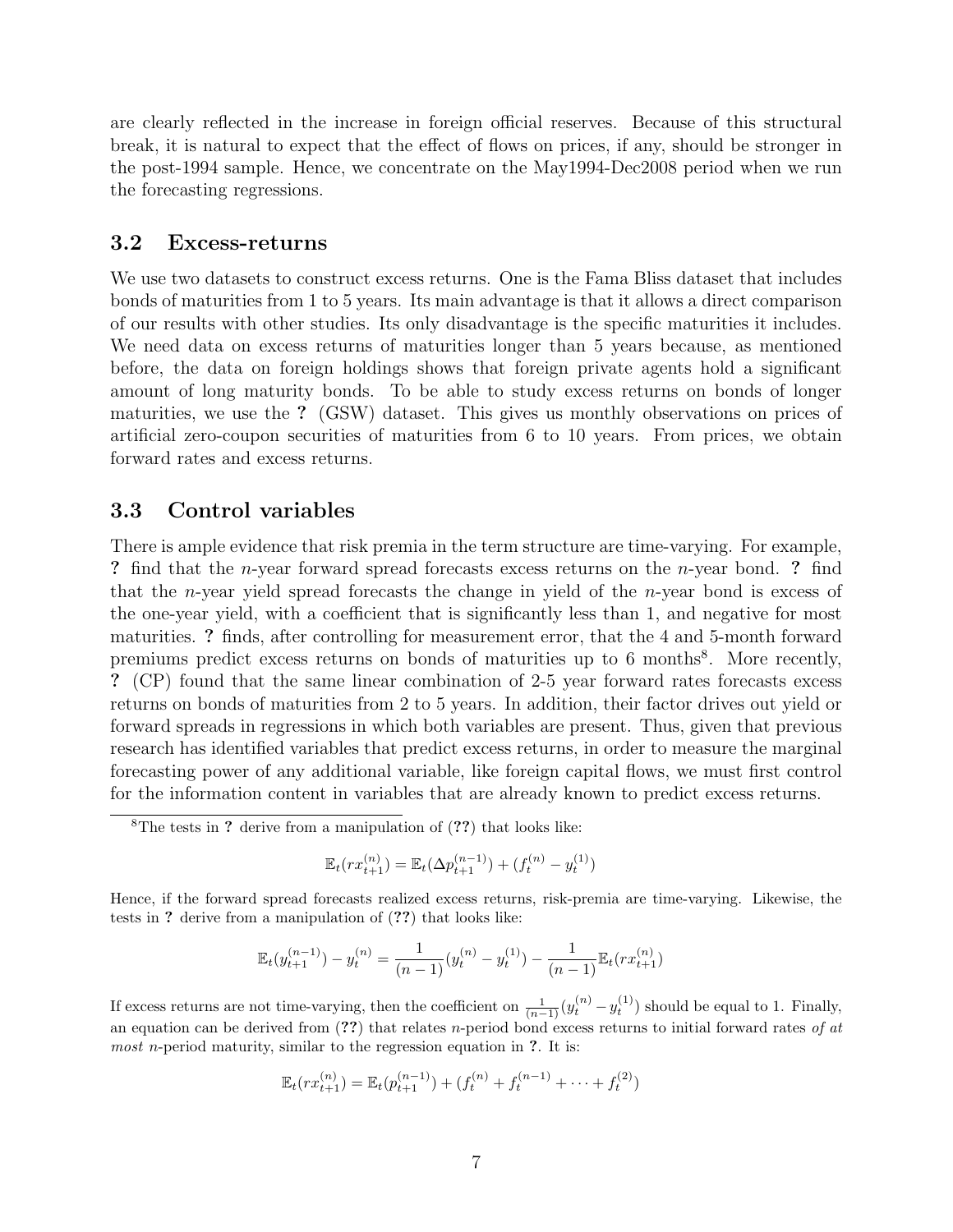The three control variables employed in this paper, to be explained in the next sections, include two factors that have been previously identified in the literature as containing useful information in forecasting excess bond returns, and a new variable that is specifically designed to summarize the information about expected excess returns on long-term bonds.

#### 3.3.1 Medium-term forward rates

Following CP, the first control variable we use,  $cp9407<sub>t</sub>$  is a factor constructed as the fitted value in a forecasting regression of average (across the 2 to 5 year maturity range) realized excess return at time  $t + 12$  on time t forward rates, but using data from May1994-Dec2007 for forward rates, and May1995-Dec2008 for excess returns. In these regressions, we use the Fama-Bliss dataset.

#### 3.3.2 Principal components of macroeconomic variables

?(LN) find that principal components of macroeconomic indices have significant forecasting power for excess returns, and that the information they contain is different than that in the CP factor. The second control variable we employ,  $\ln 9407_t$  is a factor constructed as the fitted value in a forecasting regression of average (across the 2 to 5 year maturity range) realized excess return at time  $t + 12$  on time t principal components of macro variables, as in LN, but using data from May1994-Dec2007 for the macro factors, and May1995-Dec2008 for the average excess return. In these regressions, we again use the Fama-Bliss dataset.

#### 3.3.3 Longer-term forward rates

Together, the CP and LN factors have been found to have substantial predictive power for excess returns, and can be used as a benchmark to measure the forecasting power of other regressors. Both contain, by construction, information useful in predicting excess returns on bonds of maturities from 2 to 5 years. However, given that foreign agents hold a significant amount of their treasury portfolio in longer-term maturity bonds, i.e. greater than 5 years, it is also necessary to include a factor that summarizes information about excess returns on long-maturity (6-10 years) bonds<sup>9</sup>. To obtain such a variable, we follow an approach similar to ? and construct a third control variable,  $gsw9407_t$ , as the fitted value in a forecasting regression of average (across the 6 to 10 year maturity range) realized excess return at time  $t + 12$  on time t forward rates of maturities of 6, 8 and 10 years<sup>10</sup>, using data from May1994-

<sup>&</sup>lt;sup>9</sup>Indeed, ? suggest that long-term forwards might contain additional useful information. On pp. 15 they write: "We do not get to learn how longer maturity forward rates might enter into the return-forecasting function, i.e. how the tent-shape pattern across the first five forward rates is modified by or extended to longer maturities, but it is clear from Table 1 that there are not enough degrees of freedom left in the GSW data for us to do that". As we will explain later, we try to overcome the multicollinearity problem by excluding adjacent forward rates, and creating the gsw factor by regressing only long-term gsw returns on long-term gsw forwards only, without including FB data. In a second step, we orthogonalize the gsw factor with respect to the cp factor, and in this way we can be sure that whatever is left is not-related to the information in risk premia already contained in the cp factor.

<sup>10</sup>We use only 3 forward rates as right-hand side variables because all the 6,7,8,9, and 10 year forward rates are very highly correlated. We hope that excluding the 7 and 9 year forwards helps to mitigate somehow the multicollinearity problem in the forecasting regressions.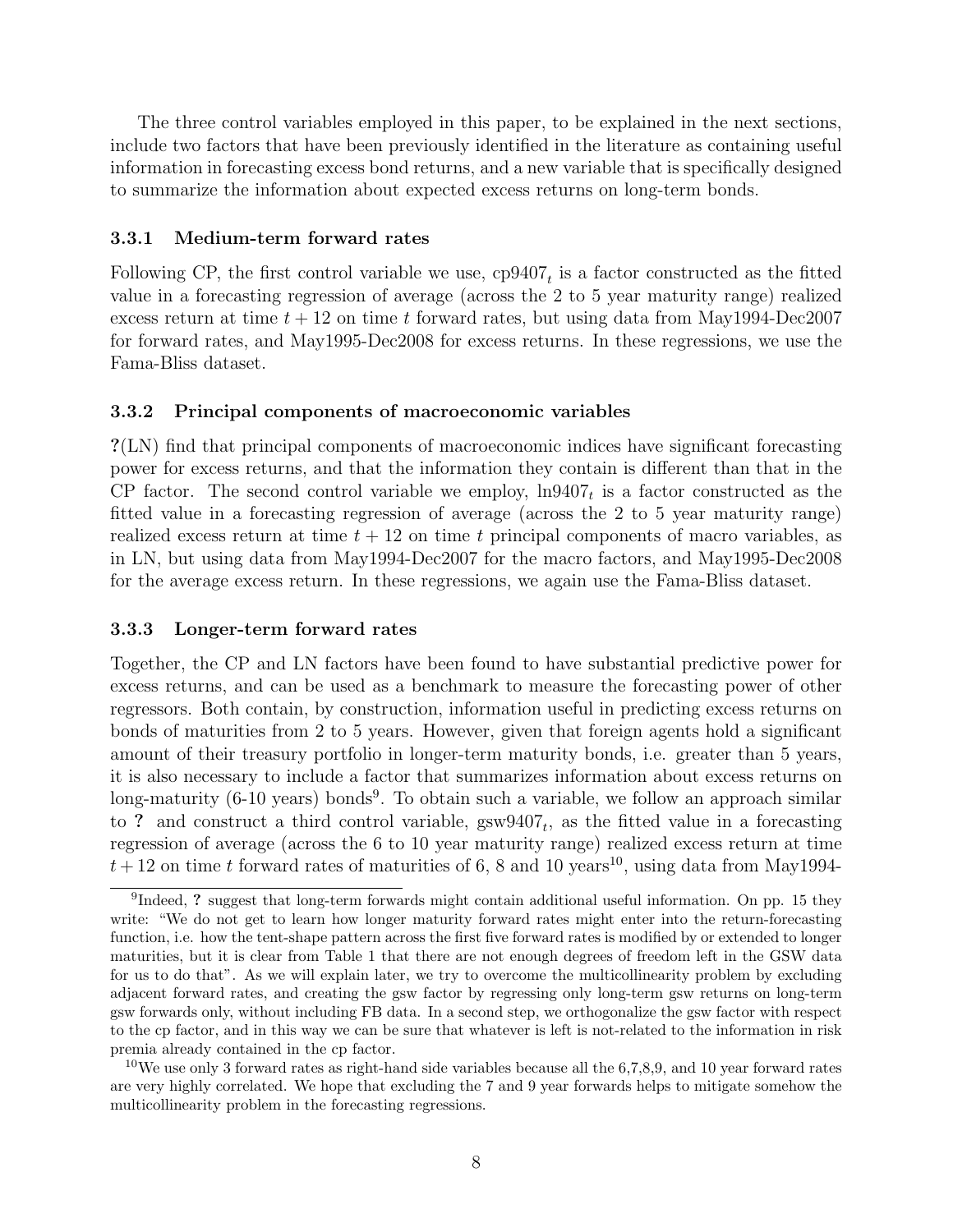Dec2007 for forward rates, and May1995-Dec2008 for excess returns. In the construction of this factor, we use the ? dataset. In addition, given that this factor will be correlated with cp9407<sub>t</sub>, in the tests in the paper we use  $\widetilde{\text{sgw9407}}_t$ , the orthogonalized gsw factor obtained as the residual in a regression of  $\text{gsw9407}_t$  on a constant and  $\text{cp9407}_t$ .

### $3.3.4$  The gsw $9407_t$  factor and stock returns

If  $\widetilde{\text{gsw9407}}_t$  is indeed related to risk premia, it should also forecast excess stock returns, in the same way that the ? factor forecasts excess stock returns in the presence of the dividend yield or term spread<sup>11</sup>. Table ?? presents forecasting regressions in which the 3, 6 and 12 month excess return on the CRSP Value-weighted index is regressed on  $\widetilde{\text{gsw9407}}_t$ ,  $d/p$  and term. In these regressions,  $d/p$  is the natural log of the dividend yield (all firms continuously listed on NYSE, AMEX, or NASDAQ) from ?, and downloaded from Michael R. Robert's website, while term, the term spread, is the difference between the 10-year Treasury constant maturity rate and the 3-month Treasury Bill Secondary Market rate. As can be seen, for the period May1994-December2007 in which the independent variables are measured, the gsw factor predicts stock returns, and with a statistically significant coefficient. Thus, it is indeed related to compensation for bearing risk.

Finally, in an appendix available upon request, we present a series of results that show that this "gsw" factor constructed using long-term forward rates from the GSW dataset has predictive power for excess bond returns, and that this forecasting power is weak in the pre-1979 sample, stronger in the post-1979 sample, and strongest after 1994. An explanation for this is that the regime change in the conduct of U.S. monetary policy changed the information content in long-term forward rates. In sum, we believe the gsw factor is a legitimate control variable to include in the regressions using capital flows.

## 4 Un-instrumented net purchases and excess bond returns

In this section, we present the results of a series of regressions that investigate the effect of foreign official and private flows on excess returns. We first discuss the evidence when the raw normalized foreign flows data are employed in the regressions. Then, in the next section, we explain the strategy that we use to deal with the endogeneity bias, given that here we are regressing prices on quantities.

## 4.1 Regression results

Table ?? presents the results of forecasting regressions of one-year ahead excess returns on time t control variables and measures of both foreign official (foi) and private (priv) capital flows into long-term U.S. Treasury securities. Notice that official flows enter nonlinearly, while private flows enter linearly in the regressions. Before we discuss the estimation results below, we briefly explain why this is done.

<sup>11</sup>See Table 3 in their paper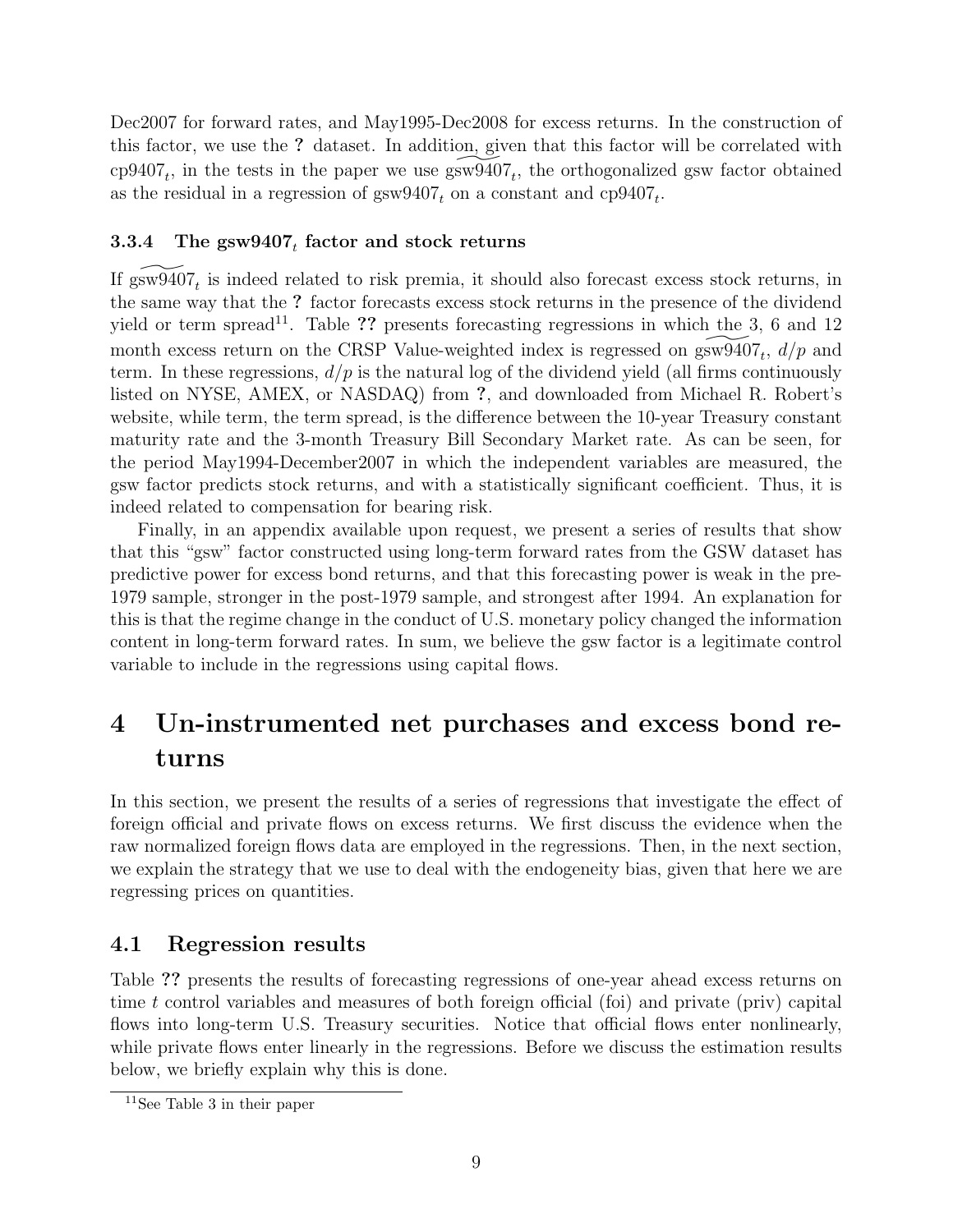The rationale for considering non-linear effects is as follows. ? show that a significant component of the corporate spread that is unrelated to default risk is negatively correlated with the stock of U.S. Treasury debt outstanding. They explain this finding by arguing that the negative correlation between the corporate spread and the stock of U.S. Treasury debt outstanding reflects a demand for "convenience" services that is unique to U.S. Treasury bonds. They illustrate this idea in a simple representative agent economy by including real bond holdings in the utility function. Then, an implication of the first-order condition for optimal bond holdings in that model is that a nonlinear function of the holdings of debt is related to future excess returns. Because of this, we first ran regressions in which both official and private flows enter linearly or nonlinearly. The results of this exercise appear in Table ??, and the main conclusion from that table is that the effect of official flows seems to be greater and estimated with more precision when they are included in non-linear form, while the opposite holds for private flows. Thus, we chose to include squared official flows together with linear private flows. And, as will be seen later, this same pattern arises when we employ instrumental variables methods to measure the impact of exogenous flows on excess returns.

The estimates in Table ?? suggest that the relationship between official flows and excess returns is different than that of private flows. The estimated coefficients in the column labeled foi<sub>t</sub><sup>2</sup> (official flows squared) are all negative but only the first two, which correspond to the two and three year bonds, are marginally significant. On the other hand, for all bonds of maturities greater than two years, the estimated coefficients in the column labeled  $\text{priv}_{t}$ (private flows) are positive and significant. For private flows, the magnitude of the estimated coefficients increases monotonically with maturity, while for official flows the correlations increase with maturity, reach a peak, and then decay. The fact that the strongest correlation for official flows is concentrated in the 2-5 year maturity range while that of private flows on the 6-10 year range is consistent with the evidence in Table ?? that official institutions hold most of their treasury portfolio in medium-term (between 0 and 6 years) securities, while private agents hold comparatively more long-term (6year+) bonds.

In sum, until now, the evidence suggests that official flows have a negative and nonlinear impact on excess returns, while private flows have a positive and linear effect. At this stage, however, we must be careful in interpreting these results (we do provide an interpretation in section 6). As mentioned before, here we are regressing prices on quantities, and in this case, it is possible<sup>12</sup> that an endogeneity bias is present and the coefficient estimates are biased. Because of this, in the next section we use an alternative approach to better measure the impact of exogenous changes in demand on prices.

## 5 Identification

It is possible that the regressions in Table ?? underestimate the effect of foreign net purchases on yields, as both variables are endogenous in equilibrium. Moreover, in general, to be able to determine a causal effect, we need to identify a component or innovation to net purchases

<sup>&</sup>lt;sup>12</sup>We say "possible" because the estimated parameter will be a weighted average of demand and supply elasticities, were the weights are given by the relative volatilities of the supply and demand shifters. It is always possible that one volatility dominates the other, in which case the estimate can be "close" to the true parameter.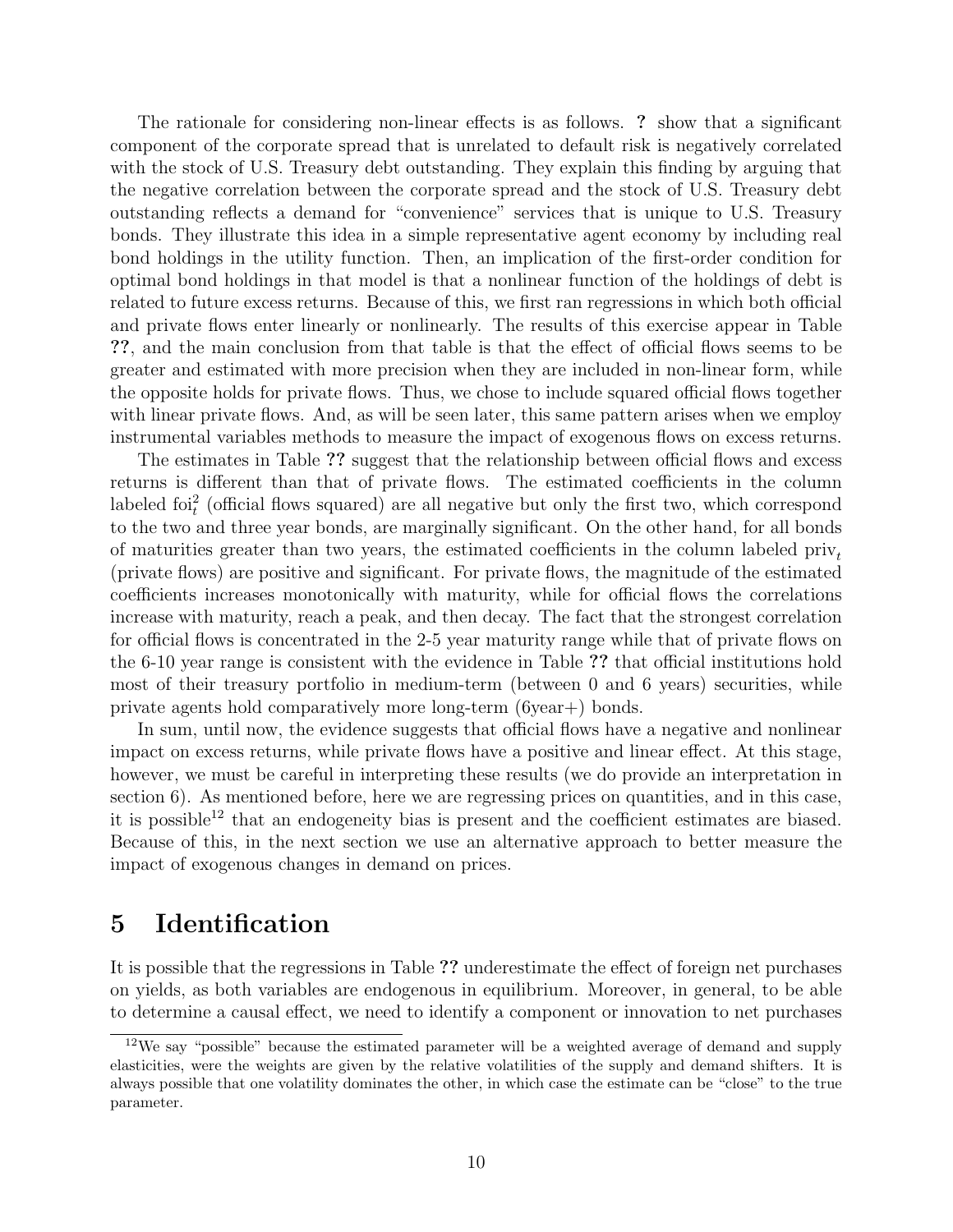that is exogenous to changes in supply.

In order to obtain such an exogenous component, we use Instrumental Variables(IV) in its two-stage least squares (2SLS) version. In the first step, we regress net purchases on lagged values of variables that are thought to influence capital flows and that are presumably exogenous to time  $t$ 's changes in supply (primary or secondary). The fitted values of these regressions then become our measure of the exogenous component of demand. In the second step, we regress future realized excess returns on these fitted values, which we now call "instrumented" net purchases. The rationale for this is that at least part of the net amount purchased in any given month depends on variables that can be considered exogenous, either because they are influenced by other factors unrelated to the U.S. economy, or measure the return on a substitute asset, or simply because they occur in the past. Then, changes over time in these variables should (slowly) shift the net foreign demand curve for treasuries in such a way that the resulting changes in the quantity demanded are unrelated to time t's shocks to the available supply (either new auctions or secondary market)

#### 5.1 Approximate country attribution of net purchases

Although, in general, the international asset allocation strategies of both foreign official and private institutions, is difficult to determine<sup>13</sup>, we can gain some insight into the variables that might be driving flows into the U.S. Treasury market by analyzing their approximate country attribution. Table ?? presents parameter estimates in regressions that explain aggregate official and private net purchases using individual country net purchase data. The regressions only report those countries for which the estimated coefficient was significant in a first-stage regression in which all countries were included.

As can be seen, the top five countries whose flows correlate the most with aggregate official flows are Japan, Norway, China, Oil Exporters and Brazil. Except for Norway and Brazil (important commodity exporters), the appearance of Japan, China and Oil-exporting countries is hardly surprising, given the size of their foreign exchange reserves (Japan), or the importance of both their reserves and Sovereign Wealth Funds (China and Oil Exporters, as well as Norway). Thus, the country attribution results seem to suggest that foreign exchange reserves management, and diversification of investments, but in the narrow asset class typically employed by central banks (like sovereign bonds), might be important factors driving official flows into long-term U.S. Treasury notes.

On the other hand, we can see that the top five "countries" whose flows correlate the most with aggregate private flows are the U.K., Caribbean Banking Centers, Japan, Canada and the Netherlands. That Japan, the U.K. and Caribbean are indicated by the data as important sources of private flows into the U.S. Treasury market is not surprising, given that they are major financial centers, and in the case of Japan, important exporters. In addition, notice that out of the 13 countries that explain private flows, 6 belong to the euro area: the Netherlands, France, Ireland, Belgium, Luxembourg and Germany. This evidence suggests that, at a minimum, the performance over time of the CAD, JPY, EUR and GBP against the US dollar might be an important driver of flows.

<sup>13</sup>Specially, given their size and aggregation.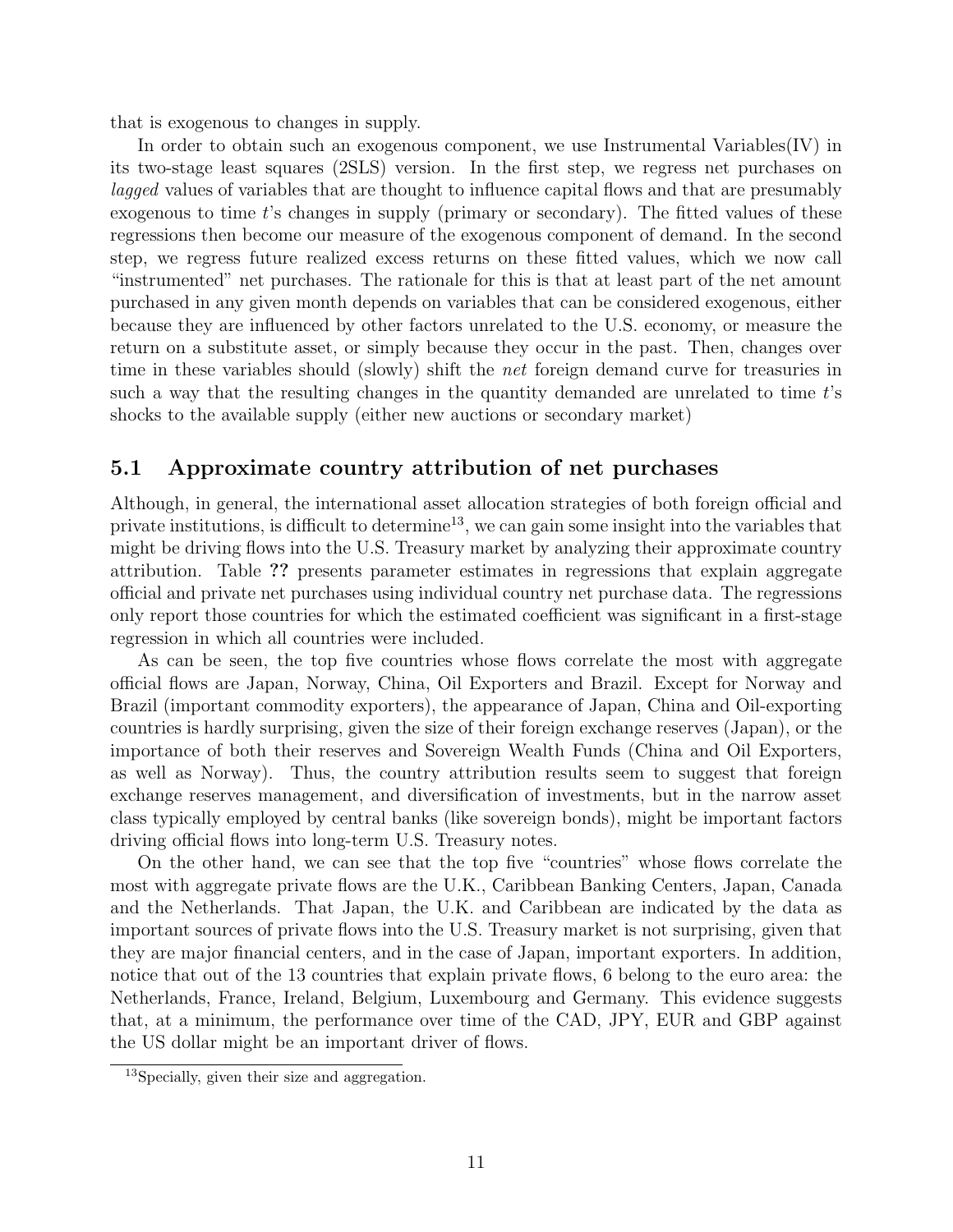#### 5.1.1 Financial center reporting bias

In the next section, we will present our choice of instruments based in part on the information given by the regression evidence on the country attribution of official and private net purchases. But before proceeding, some caution must be exerted in interpreting such evidence. The TIC data possesses a well known limitation<sup>14</sup> that must be considered. As explained in ? and ?, the data features a "financial center reporting bias" or "custodial bias": a large amount of holdings or net purchases is attributed to countries that are major custodial, investment management or security depository centers, like the UK or Cayman Islands. This has two implications: the level of holdings and net purchases by official institutions are probably under-estimated, and private flows and holdings attributed to the U.K. or Caribbean are not really "native" to these countries, in the sense that they do not correspond to excess national savings. Nevertheless, as long as the *investment decisions* respond to variables that would be deemed important for any international investor in any country we can guide our choice of instrumental variables at least in part by analyzing with which countries does the aggregate flow data correlate the most. For example, even if the money is not from UK residents, if the investment decisions are made by UK-based investment management firms that take into consideration, say, the USD/GBP exchange rate, then it is reasonable to think that flows from the UK to the US will respond to exchange rate movements.

#### 5.2 Instruments for official flows

In their study of the determinants of the corporate spread, ? point out that the surety and neutrality motives are important considerations for official holders of U.S. Treasury notes. This suggests that sovereign, supranational and government agency bonds, not necessarily from the U.S. government or even dollar denominated, could be a preferred asset class to corporate bonds when these agents consider diversifying their portfolios. This is because these obligations also carry an implicit or explicit federal or state government guarantee<sup>15</sup>, and in this sense, they might be the closest "substitutes" to U.S. treasuries<sup>16</sup>. Motivated by this idea, we include as instrumental variables for official flows the yield spreads on bonds that are either denominated in U.S. dollars and are not issued by the U.S. Treasury but carry an explicit government guarantee, or that are denominated in foreign currency but are issued by their respective fiscal authorities and are thus guaranteed by the government.

As an example of the first type of asset, we use the government-related yield spread, which is the difference between the redemption yield of the Barclays Capital Government-Related Index and the average of the 1, 3 and 5 year Treasury Constant Maturity rates. The asset classes that are included in the government-related index are agency<sup>17</sup>, sovereign,

<sup>&</sup>lt;sup>14</sup>Because the system follows Balance of Payments conventions.

<sup>15</sup>For example, while the obligations of The International Bank for Reconstruction and Development (IBRD) are not guaranteed by any specific government, they are backed by the pool of capital commitments of its member countries. On the other hand, the bonds of Spain's Instituto de Crédito Oficial (ICO), the International Finance Corporation (IFC), or Germany's Kreditanstalt für Wiederaufbau (KFW) are government-guaranteed.

<sup>16</sup>I thank Grahamne Johnsonn for pointing this out.

<sup>&</sup>lt;sup>17</sup>Both native and non-native currency agency bonds are included. Native currency issues include Fannie Mae, Freddie Mac and the Federal Home Loan Bank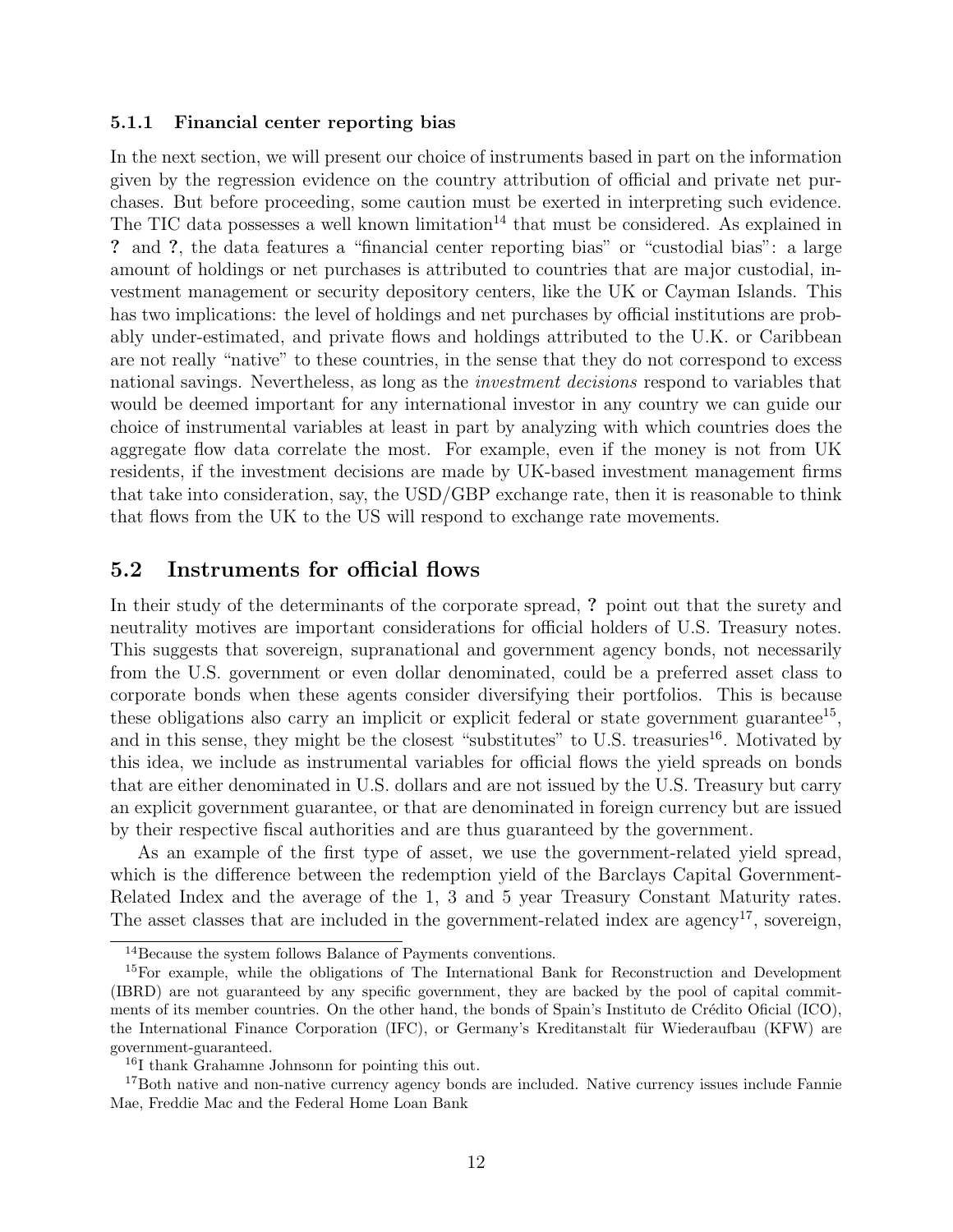Figure 3: Government-related, bund and corporate yield spreads. May1994-Dec2007.

supranational and local authority bonds (SSA bonds). As representatives of the second category, we include the bund-spreads, which are the difference between the yield to maturity of the Bank of America Merrill Lynch German Federal Governments 5-10 Yrs and 10+Yrs indices (in local currency), respectively, and the yield to maturity on the U.S. Treasuries 5-10 Yrs and  $10+Yrs$  indices, respectively.

In Figure 3, we plot the yield spreads used as instruments for official net purchases, as well as the corporate spread. As can be inferred from the size of the spread relative to treasuries, the bonds included in the government-related index are closer to being "substitutes' for treasuries than corporate bonds, as the spreads are closer to zero and smaller than the corporate spread for most of the sample. And this should come as no surprise, given the explicit government guarantee.

In addition to yield spreads, we also consider foreign exchange intervention operations as a possible driver of flows into long-term U.S. Treasury Bonds. Notice that in Panel A of Table ??, Japan is one of the countries whose net purchases correlate the most with aggregate official flows. Indeed, in part as a result of a policy that aims to keep the exchange rate competitive in order to boost exports, Japan has accumulated vast foreign exchange reserves and, in the past, foreign exchange interventions have been common. If the intervention operations are large, occur during consecutive months and at least part of them involve buying and selling U.S. Treasuries, it is natural to expect that FX interventions might explain or even forecast official flows into the U.S. Treasury market. Thus, we include Japan's Ministry of Finance interventions as an additional forecasting variable for official flows. Finally, to proxy for short-term flows sensitive to short-term stock market trends, we also include the returns on the S&P 500 index as a forecasting variable.

#### 5.2.1 First-stage results: instrumental variables

Panel A of Table ?? presents the results of regressing foreign official net purchases on lagged values of all the instruments. The empirical model with lagged variables can explain close to a third of the variation in official net purchases. Most of the coefficients have the correct sign: for example, since the government-related and the five-ten year bund spreads represent the return on "substitute" goods, we expect them to have a negative sign, as they would lead to a portfolio reallocation away from U.S. treasuries. Also, Japan's Ministry of Finance interventions, which correspond to a purchase of foreign currency against the yen, are estimated to have a positive effect on net purchases. Interestingly, the ten-plus bund spread is estimated to have a positive effect on official flows, instead of negative as we had hypothesized. This points to the possibility that, conditional on the value of the five-ten year bund spread, in the short-run long-term German bonds might instead be "complements" to long-term U.S. Treasuries. Finally, the past return on the S&P 500 Index forecasts positive flows into longterm U.S. Treasury bonds, and this can be explained if official agents purchase bonds when their price has temporarily decreased as other (private) investors sell bonds and invest in stocks after past good stock market returns.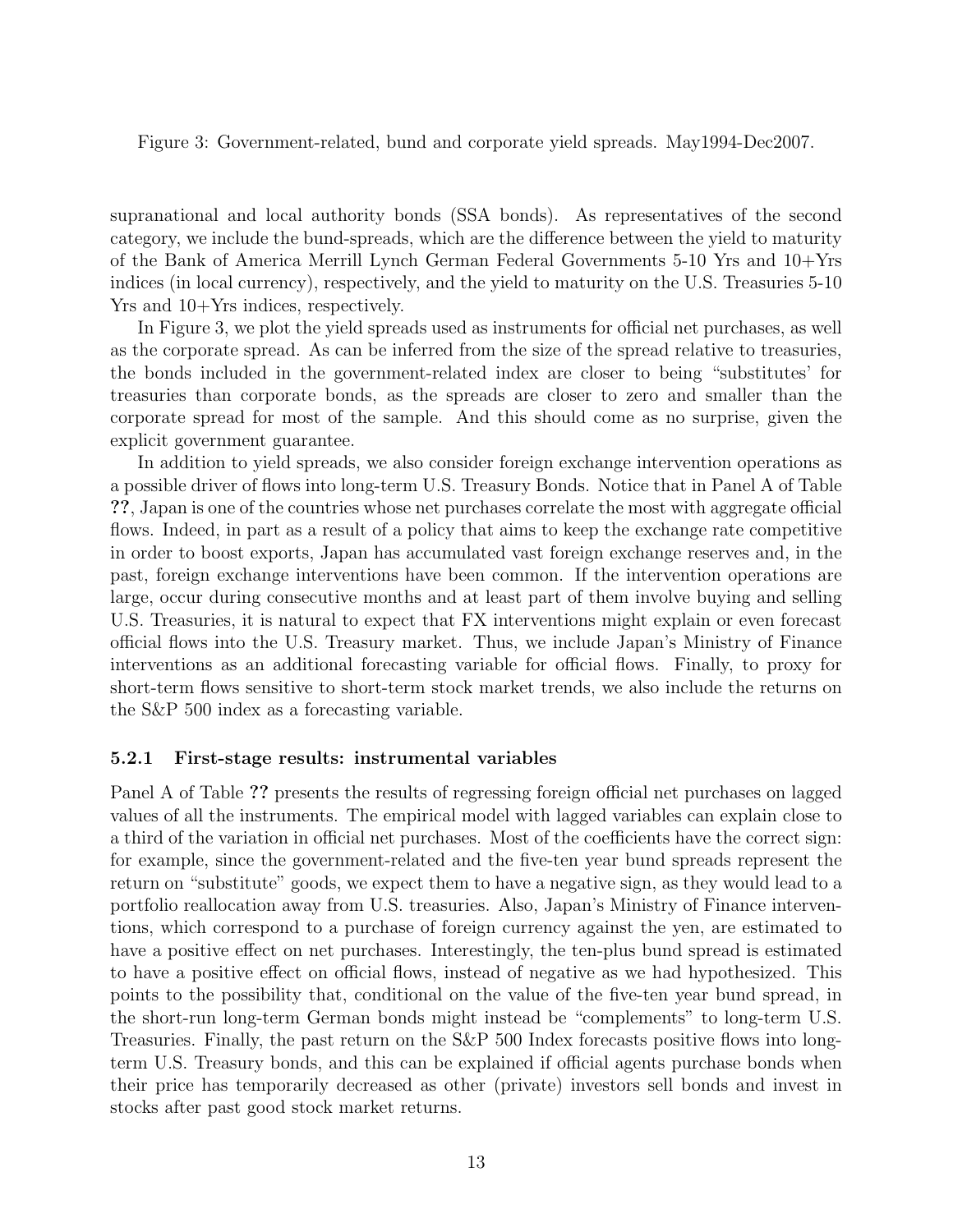Figure 4: Log-growth rates in nominal exchange rates. May1994-Dec2007.

Overall, the results show that the instruments employed capture a substantial portion of the variation in official flows. In addition, the F-statistics for joint significance are all well above 10, which is the threshold suggested by ? when trying to determine if the instruments are weak. In the next section, we use the fitted values from this regression as our measure of "instrumented" foreign official net purchases to estimate the impact of exogenous variation in these flows on excess returns.

#### 5.3 Instruments for private flows

As instruments for foreign private flows, we use currency depreciations against the dollar. The idea here is that foreign private portfolios should respond to past changes in exchange rates.

Our choice of currencies is in part motivated by the results in Table ??. As mentioned before, 6 out the 13 countries that explain private flows belong to the euro area. Hence, it is natural to consider changes in the USD/EUR exchange rate as a possible driver of flows into the U.S. Treasury market. Also, flows from Japan, Canada and the U.K. also appear to correlate significantly with aggregate private flows: because of this, we also consider changes in the CAD/USD, JPY/USD and USD/GBP rates. With respect to the other countries in the table, recall that most of the Caribbean Banking center countries as well as China and Hong Kong have fixed exchange rates against the U.S. dollar.

Figure 4 plots the instruments for foreign private flows. Except for the USD/EUR rate, these currency movements will explain low-frequency changes in demand.

#### 5.3.1 First-stage results: instrumental variables

Panel B of Table ?? presents the results of regressing foreign private net purchases on lagged values of all the instruments. The results indicate that long-term appreciation of the Canadian dollar (negative CAD/USD growth rate), short-term appreciation of the euro (positive USD/EUR growth rate), and long-term appreciation of the British pound (positive USD/GBP growth rate) all forecast inflows into long-term U.S. Treasury notes. While it is outside of the scope of the present paper to provide a detailed explanation of the portfolio strategies followed by the foreign private institutions that invest in the long-term US treasury market, we note that from the point of view of foreign investors, past domestic currency appreciations increase the domestic currency value of their U.S. investments. During 1994- 2008, US treasury bonds had a low CAPM beta<sup>18</sup>, so it is then conceivable that, faced with

<sup>18</sup>In a recent study of the risks in nominal U.S. bonds, ? note that between 1994 and 2008 (our sample), the CAPM beta of the 10-year nominal zero-coupon Treasury bond decreased sharply from a value close to 1 to a negative figure during most of the 2000-2009 period. Indeed, between May1994 and December 2007, the average CAPM beta of the 10-year bond was close to 0.2. This implies that bonds would have been close to hedges against stock market risk.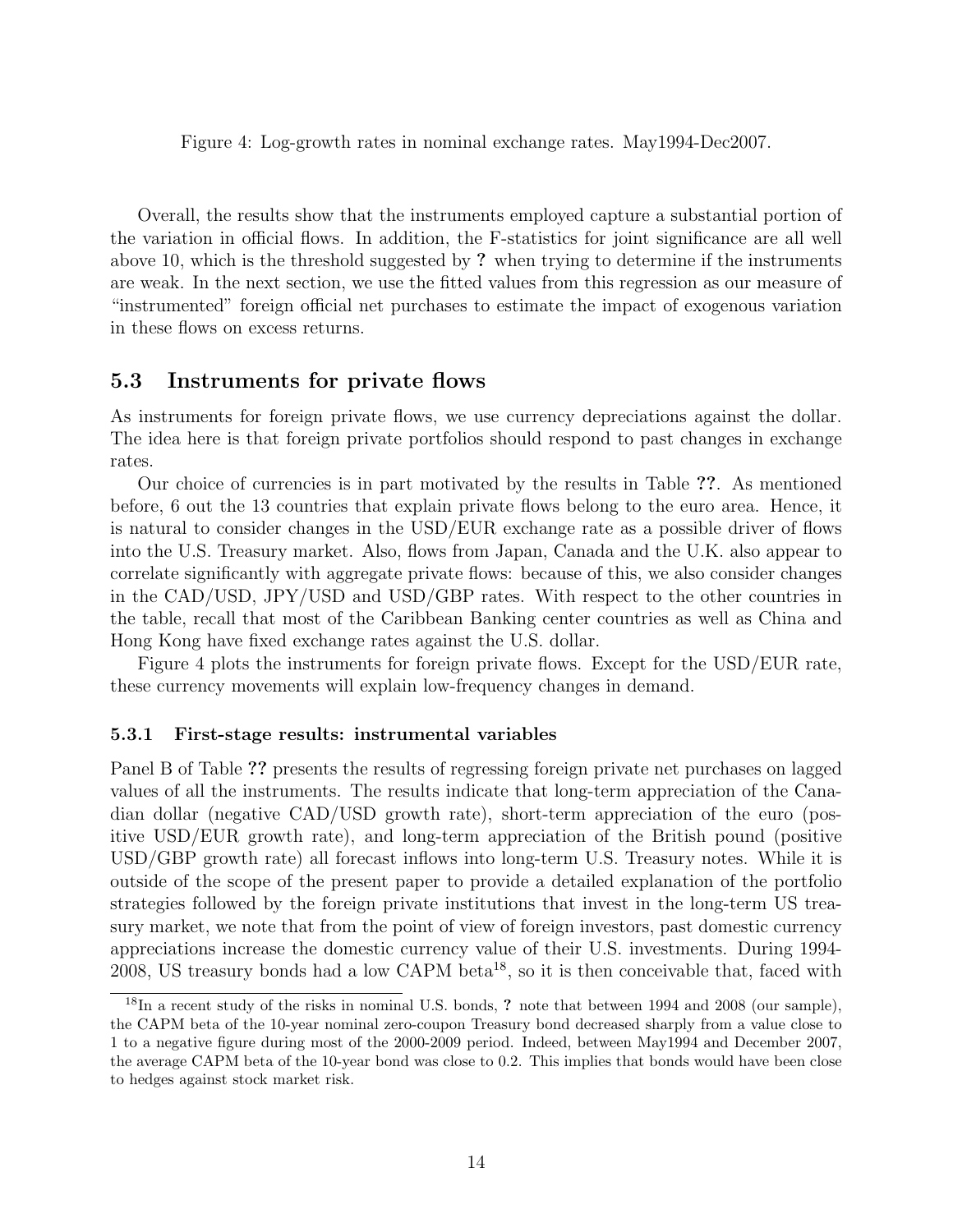an increase in their capital, at least some conservative foreign private investors might chose to rebalance their portfolios and invest more in US bonds.

On the other hand, the results suggest that long-term depreciations of the Japanese Yen (positive JPY/USD growth rate) are associated with private inflows into U.S. bonds. This can be partially explained if the money obtained from exports as a consequence of benign currency trends is recycled into U.S. bonds.

Overall, the regression explains close to 24% of the variation in private flows. As before, the F-statistics for joint significance are all well above 10, which is the threshold suggested by ? when trying to determine if the instruments are weak. In the second stage regressions, we use the fitted values from this regression as our measure of "instrumented" foreign private net purchases.

## 6 Instrumented net purchases and excess bond returns

In this section, we discuss the main results of the paper. As before, we concentrate on a specification that includes squared official flows together with linear private flows. Additional results in which both flows enter either linearly or nonlinearly are presented in Table ??, which shows that the main conclusions do not change.

#### 6.1 In-sample results

Table ?? shows the results of regressing one-year ahead excess returns on time t instrumented net purchases and controls. The signs of the estimated coefficients are similar to those obtained using un-instrumented flows, and show a clear distinction in the effect of foreign official and private flows on excess returns. With respect to official purchases we see that the estimated coefficients on  $\widehat{foi}_t^2$  are again all negative, but bigger in magnitude and estimated with greater precision: all coefficients up to that for the 8-year bond are highly significant. For private flows, the coefficients on  $\text{priv}_t$  are again all positive, but now, as in the case of official flows, larger and estimated with more precision. Thus, the extraction of a component of flows that is perfectly correlated with past information clearly helps to improve the precision of the estimates.

Interestingly, the term structure of estimated coefficients differs across types of flows. For private flows, the coefficients increase monotonically with maturity, as the highest coefficient is that of the 10-year bond. On the other hand, for official flows, the coefficients increase (in absolute value) with maturity up to the 6 year bond, and then decay; that is, they feature a hump-shaped pattern. Notice that, in particular, the coefficient for the 10 year bond is not the highest or even statistically significant. Thus, the results do not lend strong support for the view that international capital flows where among the main drivers in the decrease in the 10-year yield between 1994 and 2007.

Overall, the most important finding is that the results suggest that the impact of capital flows on excess returns depends on the type of foreign entity. Official flows, with a negative and non-linear effect, appear similar to relative supply shocks that decrease the amount of bonds available, drive up their prices and thus decrease yields through the component related to excess returns. Private net purchases, with a positive and linear effect, resemble flows that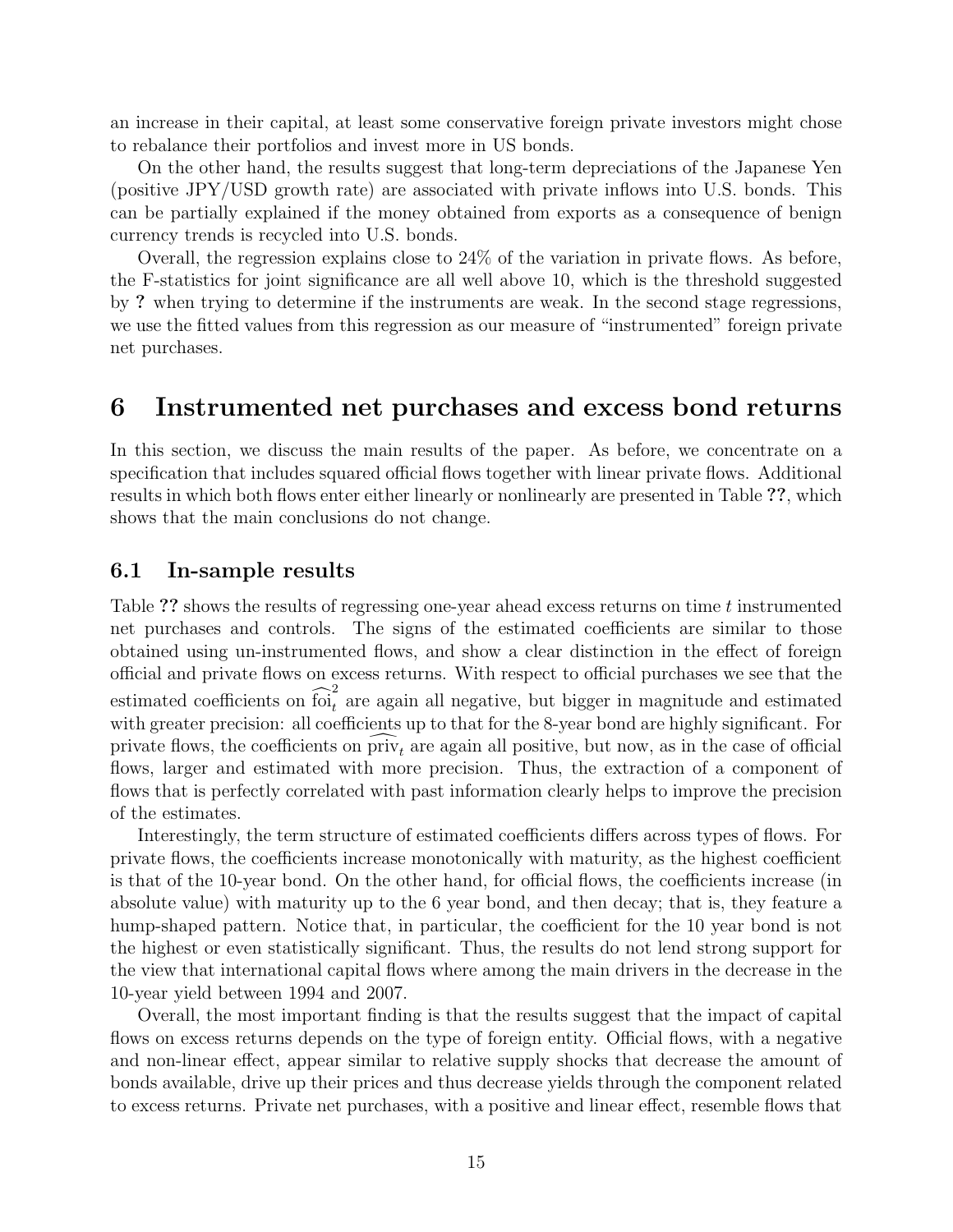absorb excess supply and are thus compensated in equilibrium for this service, similar to the role of arbitrageurs in the preferred-habitat model of  $2^{19}$ . Or, along these lines, we can also think of foreign private agents as simply having a mean-variance objective for their optimal portfolio allocation (both explanations are equivalent). Finally, it could also be the case that the positive correlation reflects the fact that foreign private agents are able to systematically position themselves to exploit low-frequency movements in excess returns.

#### 6.2 Out-of-sample tests

In the last section, we showed evidence that foreign official and private flows forecast future excess returns in-sample. In this section, we present the results of out-of-sample forecasting exercises. In particular, we gauge the forecasting ability of foreign net purchases by calculating the MSE-ratio criterion, and the forecast encompassing test proposed by ?.

Columns (5) and (6) of Table ?? present the mean-squared error ratio, and the encnew statistic for forecast encompassing, respectively. Each row corresponds to a specific bond: for example, the third row presents the results of the out of sample tests when the dependent variable is the 4-year bond excess return. In general, we see that the conclusions about forecasting performance from out-of-sample tests are consistent with the in-sample regressions. All of the mean-squared error ratios are below one, and the enc-new statistics are much higher than the 99% critical value when there are two additional regressors to test. In sum, the out-of-sample test indicates that foreign flows would have helped to improve forecasts of excess returns.

## 7 The problem with benchmark-consistent data on holdings

In this paper, we have used data on foreign net purchases to test if they have any impact on risk premia. It is well known that the TIC data on flows is imperfect, because when this data is used to obtain the level of holdings, the resulting estimate rarely matches the figures reported in the comprehensive (but infrequent) security-level annual benchmark surveys of foreign holdings<sup>20</sup>. In principle, these two sources can be combined to obtain a better monthly

 $19$ In that model, an increase in the relative supply must be absorbed by arbitrageurs and, in equilibrium, forecasts positive excess returns. This is because arbs are mean-variance optimizers, and the only way they are willing to take positive positions in bonds is if these promise positive excess returns. Also, because of the single-factor Vasicek-type structure of the model, risks are perfectly correlated across maturities. This implies that, in order for arbs to absorb the excess supply of, say, 6-year bonds, the excess returns (compensation) of all adjacent bonds must also go up, since by accumulating more 6-year bonds, arbs are now exposed to more short-rate risk, and will try to diversify across maturities. So, in the end, the effect of relative supply shocks are not concentrated in the maturity in which they occur.

 $^{20}$ Although this is mostly true for the UK, given the financial center reporting bias. For other countries, the discrepancies between flows-based estimates of holdings and reported holdings are small. See, for example, the document "Major Foreign Holders of Treasury Securities", available at http://www.treas.gov/tic/mfhhis01.txt. Indeed, the reporting error is small for the major holders of treasury debt: China and Japan. For example, as of June 2008, the flows-based estimate of holdings for China was 503.8 billion, while the survey figure was 535.1 billion; this represents a reporting error of (535.1-503.8)/503.8  $= 0.0621$ , or 6%. For Japan, the reporting error is  $(628.0-580.4)/580.4 = 0.0820$ , or 8%. On the other hand,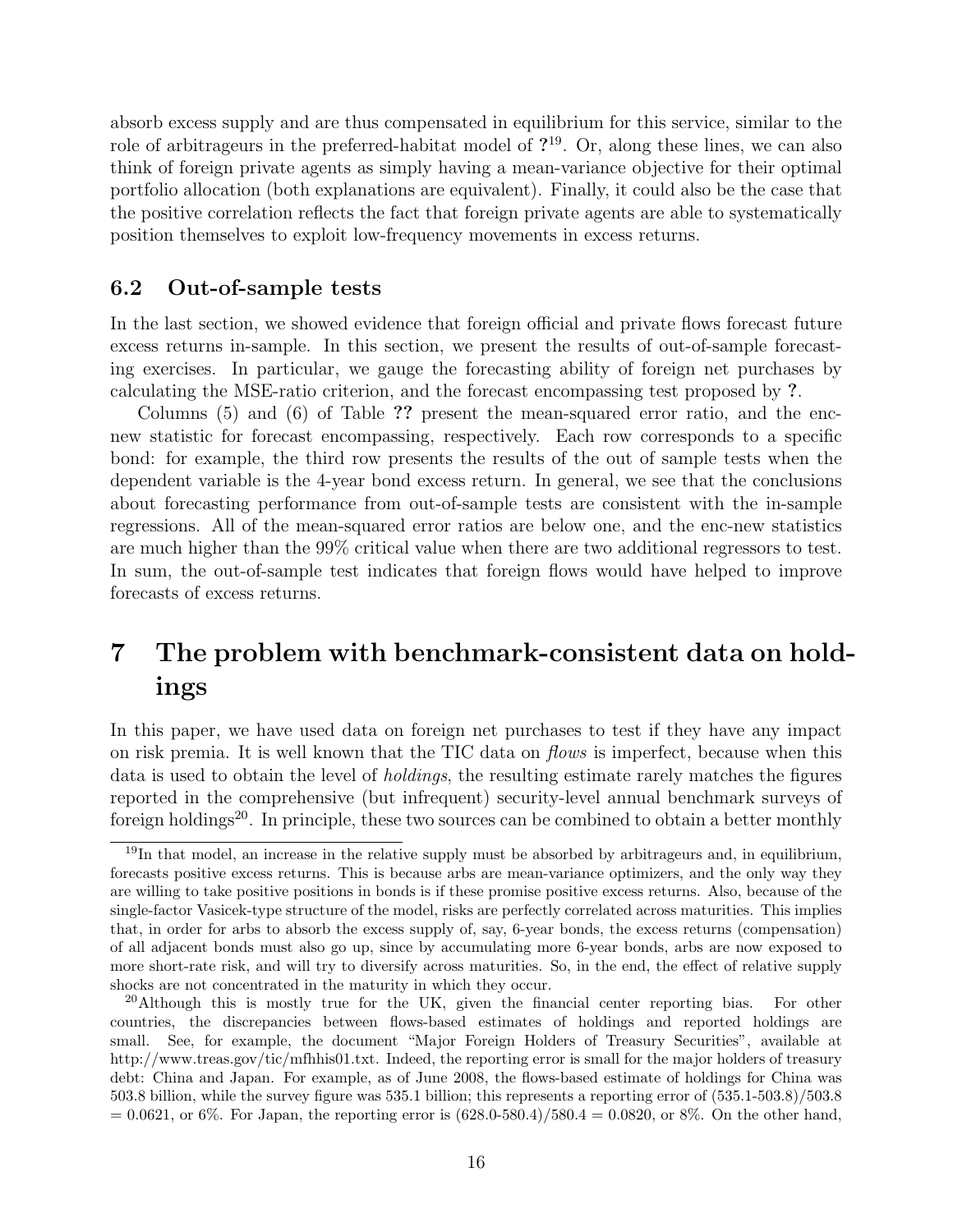measure of the level of foreign holdings (and net purchases) of U.S. Treasury securities. For example, ?, extending the methodology originally used in ? and ?, construct monthly estimates of U.S. cross-border securities positions obtained by combining the benchmark surveys with monthly transactions data. Thus, this new series, which uses the primitive data on net purchases but performs additional manipulations in order to make it "consistent" with the surveys would seem to be a better source of information about foreign flows into the U.S. Treasury market. However, as we show next, the problem with this approach is that the adjusted data will then mix the effects of market prices on capital flows, and this can create a spurious strong negative relationship between flows and yields.

? construct measures of holdings (positions)  $\tilde{S}_t$  from data on net purchases and market prices using the formula<sup>21</sup>:

$$
\tilde{S}_t = \tilde{S}_{t-1}(1+\hat{\pi}_t) + \hat{N}_t + \frac{\lambda_t G_T}{\pi_{t,T}}.
$$
\n
$$
\tag{5}
$$

where

$$
\lambda_t = \lambda(\{\tilde{S}_i\}_{i=1}^T, \{\tilde{\pi}_i\}_{i=1}^T, \{\tilde{N}_i\}_{i=1}^T, \{\tilde{\varepsilon}_i\}_{i=1}^T, \{\tilde{\beta}_i\}_{i=1}^T)
$$

 $\tilde{\pi}_{i,t}$  is the rate of increase in the price of securities from i to t, and  $\tilde{N}_i$  is observed net flows, both assumed to be observed with error.  $\varepsilon$  represents measurement error in security prices, while  $\beta$  is measurement error in the flows data, as well as transaction costs.  $\tilde{G}_T = \tilde{S}_T - \tilde{S}_T$ , is the "gap" or difference between actual and estimated survey positions. Notice that  $\lambda_t$ , an adjustment factor, depends on the (future) history of market value adjustments. Given that holdings are measured in nominal terms, to eliminate concerns about the stationarity of the data, if we take first differences of (??), we can decompose the change in holdings in 3 parts:

$$
\Delta \tilde{S}_t \equiv \tilde{S}_t - \tilde{S}_{t-1} = \underbrace{\tilde{S}_{t-1} \hat{\pi}_t}_{= \text{val}_t} + \underbrace{\hat{N}_t}_{+ \text{flow}_t} + \underbrace{\frac{\lambda_t G_T}{\pi_{t,T}}}_{= \text{gap}_t} \tag{6}
$$

That is, the change in estimated holdings comes from either a valuation change, a "pure" net flow, or an allocation of the final gap. To get a sense of how strong is the correlation of  $\Delta \tilde{S}_t$ , as well as each component, with  $\Delta y_t^{(10)}$  $t_t^{(10)}$ , the ten-year treasury constant maturity rate, in Table ?? we present such correlations at various leads and lags. As can be seen, changes in holdings are negatively correlated with changes in interest rates, both contemporaneously as well as at several leads and lags. But a glance at the last three rows shows where the correlation is coming from. Most of the contemporaneous (as well as lagged) correlation of  $\Delta \tilde{S}_t$  with  $\Delta y_t^{(10)}$  $t_t^{(10)}$  comes from the negative correlation that val<sub>t</sub> has with  $\Delta y_t^{(10)}$  $t^{(10)}$ . It is because of this shortcoming in the construction of "benchmark-consistent" flows that we chose to use the raw net purchase data.

for the U.K. the reporting error is  $(279.1-55.0)/55.0 = 4.0745$ , or 407%. Thus, if the goal is to study the importance of flows across countries, the net purchase data can give an incomplete picture. But if the goal is to study broad aggregates, and most importantly, their relationship to market prices, the net purchase data, while still containing reporting errors, is at least free of any additional manipulation that introduces endogenous noise into the figures.

 $21$ This is equation (5) in their paper. The description of the variables follows ? closely.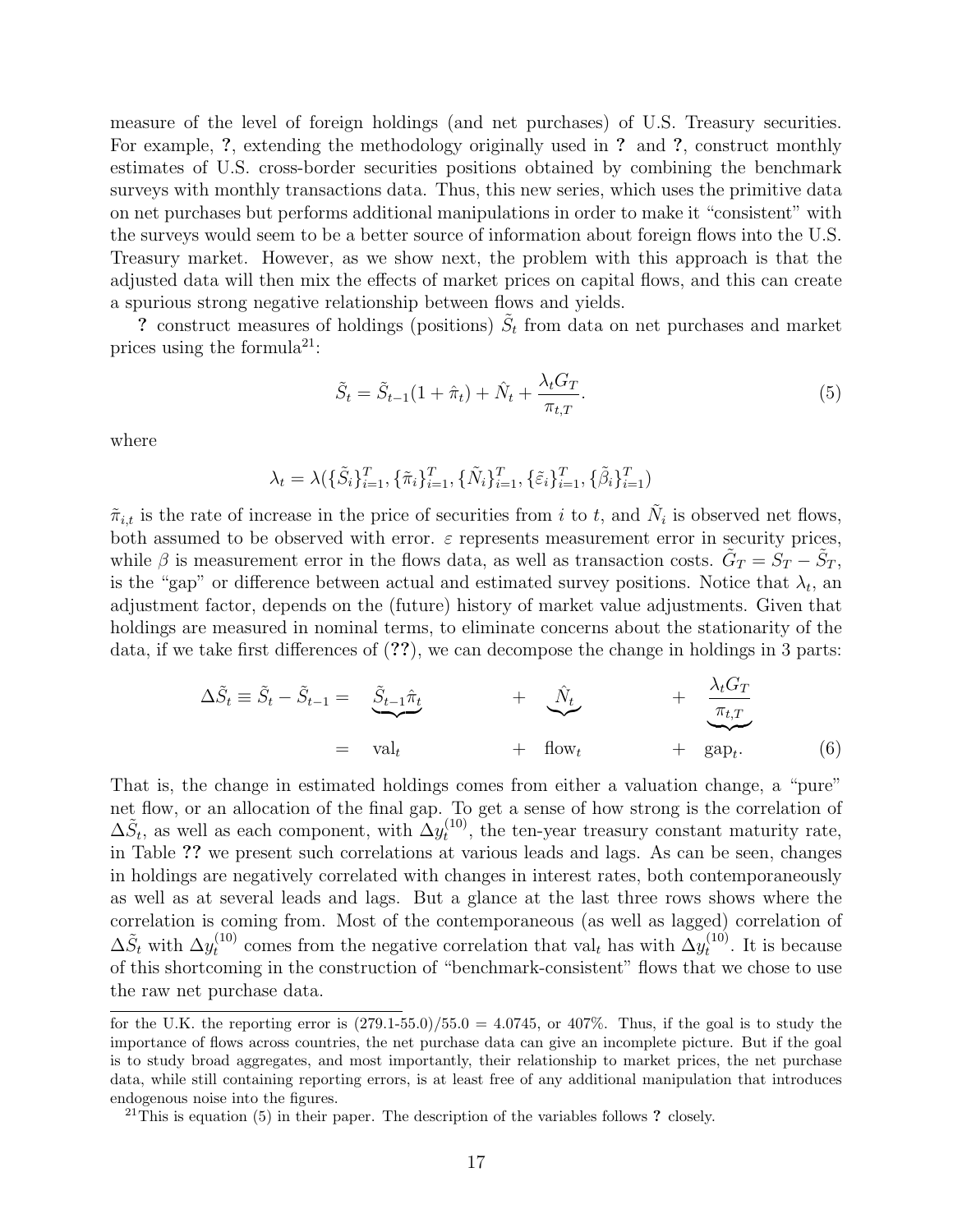## 8 Conclusion

In this paper, we measure the impact of international capital flows on the prices of long-term U.S. Treasury securities. We argue that if there is any effect of foreign net purchases of the prices of long-term U.S. Treasury bonds, it must be through risk-premia because shortrates are controlled by the Central Bank which does not respond to foreign purchases of long-term bonds. Hence, our empirical methodology consists of regressing future realized excess returns on time t measures of official and private flows. We address the problem of endogeneity by extracting a component of net purchases that is perfectly correlated with lagged instruments, and thus potentially uncorrelated to time t's shocks in relative supply. The most important finding is that the results suggest that the influence of capital flows on excess returns depends on the type of foreign entity; that is, we find a clear distinction in the nature of the impact of foreign flows on excess returns. Official flows, with a negative and non-linear effect, appear similar to relative supply shocks that decrease the amount of bonds available, drive up their prices and thus decrease yields through the component related to excess returns. Private net purchases, with a positive and linear effect, resemble flows that absorb excess supply and are thus compensated in equilibrium for this service, similar to the role of arbitrageurs in preferred-habitat models of the term structure. Or, alternatively, we could think of foreign private agents as having the skill to systematically position themselves to exploit low-frequency movements in excess returns.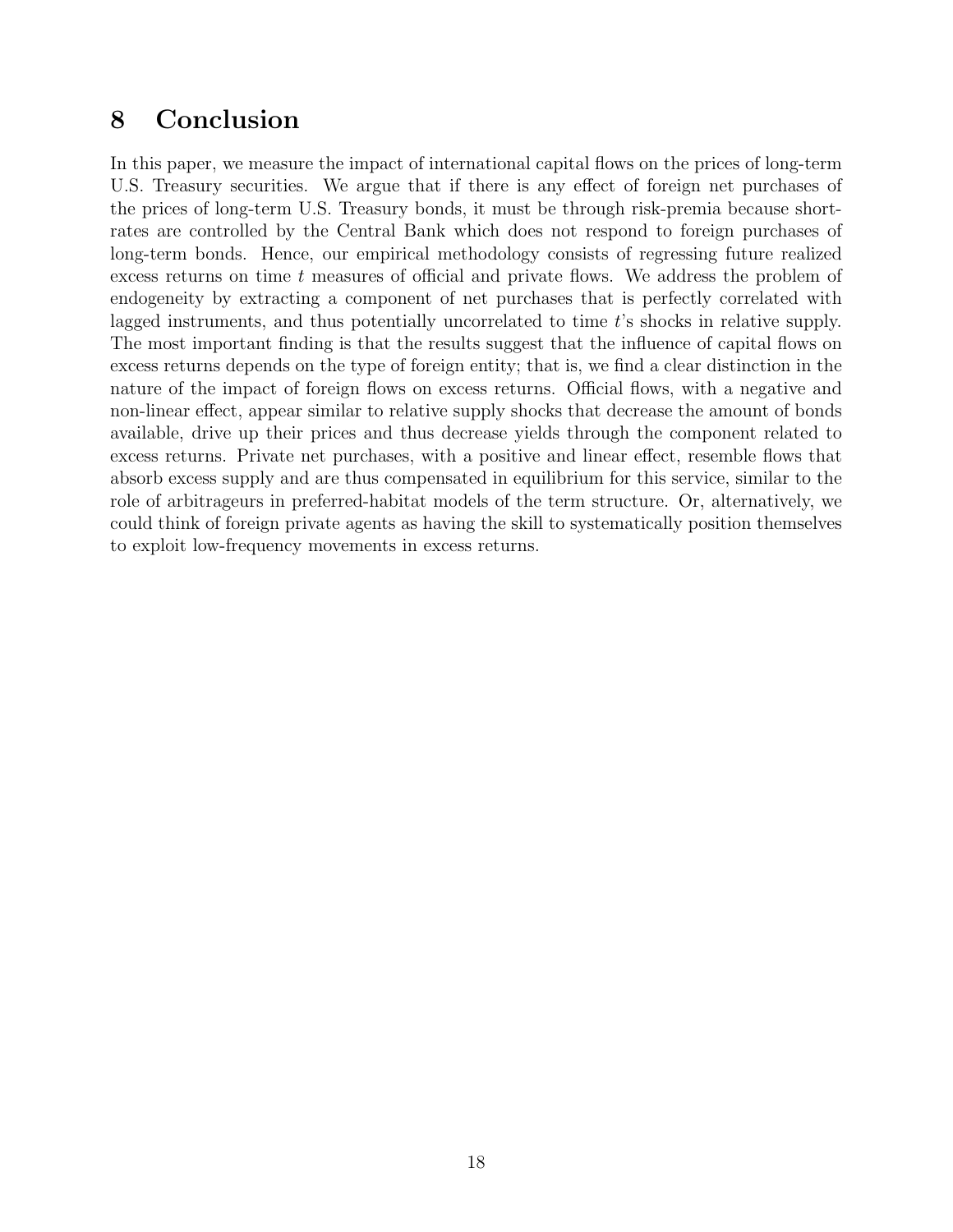# Appendices

## A Holding period returns

Consider a 10-year nominal discount bond. If each time period is a quarter, then it is a 40-quarter bond. The Euler equation is:

$$
P_t^{(40)} = \mathbb{E}_t \left[ M_{t+1}^{\$} P_{t+1}^{(39)} \right]
$$

Under joint lognormality, we have that the log-bond price is

$$
p_t^{(40)} = -y_t^{(1)} + \mathbb{E}_t(p_{t+1}^{(39)}) + \frac{1}{2}\sigma_t^2(p_{t+1}^{(39)}) + \sigma_t(m_{t+1}^s, p_{t+1}^{(39)})
$$
  
= 
$$
-y_t^{(1)} + \mathbb{E}_t(p_{t+1}^{(39)}) - \mathbb{E}_t(rx_{t+1}^{(40)})
$$
 (7)

If we use (??) and substitute for  $p_{t+1}^{(39)}$ , we obtain:

$$
p_t^{(40)} = -(y_t^{(1)} + \mathbb{E}_t(y_{t+1}^{(1)})) + \mathbb{E}_t(p_{t+2}^{(38)}) - \mathbb{E}_t(rx_{t+2}^{(39)}) - \mathbb{E}_t(rx_{t+1}^{(40)})
$$

If we perform the same substitution, first with  $p_{t+2}^{(38)}$  and then with  $p_{t+3}^{(37)}$ , we obtain:

$$
p_t^{(40)} = -\left(y_t^{(1)} + \mathbb{E}_t(y_{t+1}^{(1)}) + \mathbb{E}_t(y_{t+2}^{(1)}) + \mathbb{E}_t(y_{t+3}^{(1)})\right) + \mathbb{E}_t(p_{t+4}^{(36)}) - \left(\mathbb{E}_t(rx_{t+4}^{(37)}) + \mathbb{E}_t(rx_{t+3}^{(38)}) + \mathbb{E}_t(rx_{t+2}^{(39)}) + \mathbb{E}_t(rx_{t+1}^{(40)})\right)
$$
\n(8)

That is, over the next year, the bond "collects" 4 one-period short rates, and 4 excess returns (which can be positive or negative). Notice that  $p_{t+4}^{(36)}$  embeds short-rates and excess returns that happen after  $t + 4$ . Therefore, concentrating at a one-year horizon, since short-rates are controlled by the monetary authority, then any impact of large purchases by foreign agents must happen through risk premiums.

Notice that (??) uses quarterly sampled data, while in the empirical implementation of the paper, we use annual yields; i.e., instead of 4 expected future short-rates, we had the 1-year yield. However, it can be shown that  $(?)$  is equivalent to  $(?)$ , with a slight modification of the risk premium term. Consider a 1-year (4-quarter) nominal bond. It's euler equation is:

$$
P_t^{(4)} = \mathbb{E}_t \left[ M_{t+1}^{\$} P_{t+1}^{(3)} \right].
$$

Again, assuming joint lognormality of the nominal stochastic discount factor and bond prices, we get that the log-bond price is:

$$
p_t^{(4)} = -y_t^{(1)} + \mathbb{E}_t(p_{t+1}^{(3)}) - \mathbb{E}_t(rx_{t+1}^{(4)})
$$
\n(9)

Doing the same substitutions for  $p_{t+1}^{(3)}$ ,  $p_{t+2}^{(2)}$ , and noting that  $p_{t+3}^{(3)} = -y_{t+3}^{(1)}$ , we arrive at:

$$
p_t^{(4)} = -\left(y_t^{(1)} + \mathbb{E}_t(y_{t+1}^{(1)}) + \mathbb{E}_t(y_{t+2}^{(1)}) + \mathbb{E}_t(y_{t+3}^{(1)})\right) - \left(\mathbb{E}_t(rx_{t+3}^{(2)}) + \mathbb{E}_t(rx_{t+2}^{(3)}) + \mathbb{E}_t(rx_{t+1}^{(4)})\right)
$$
(10)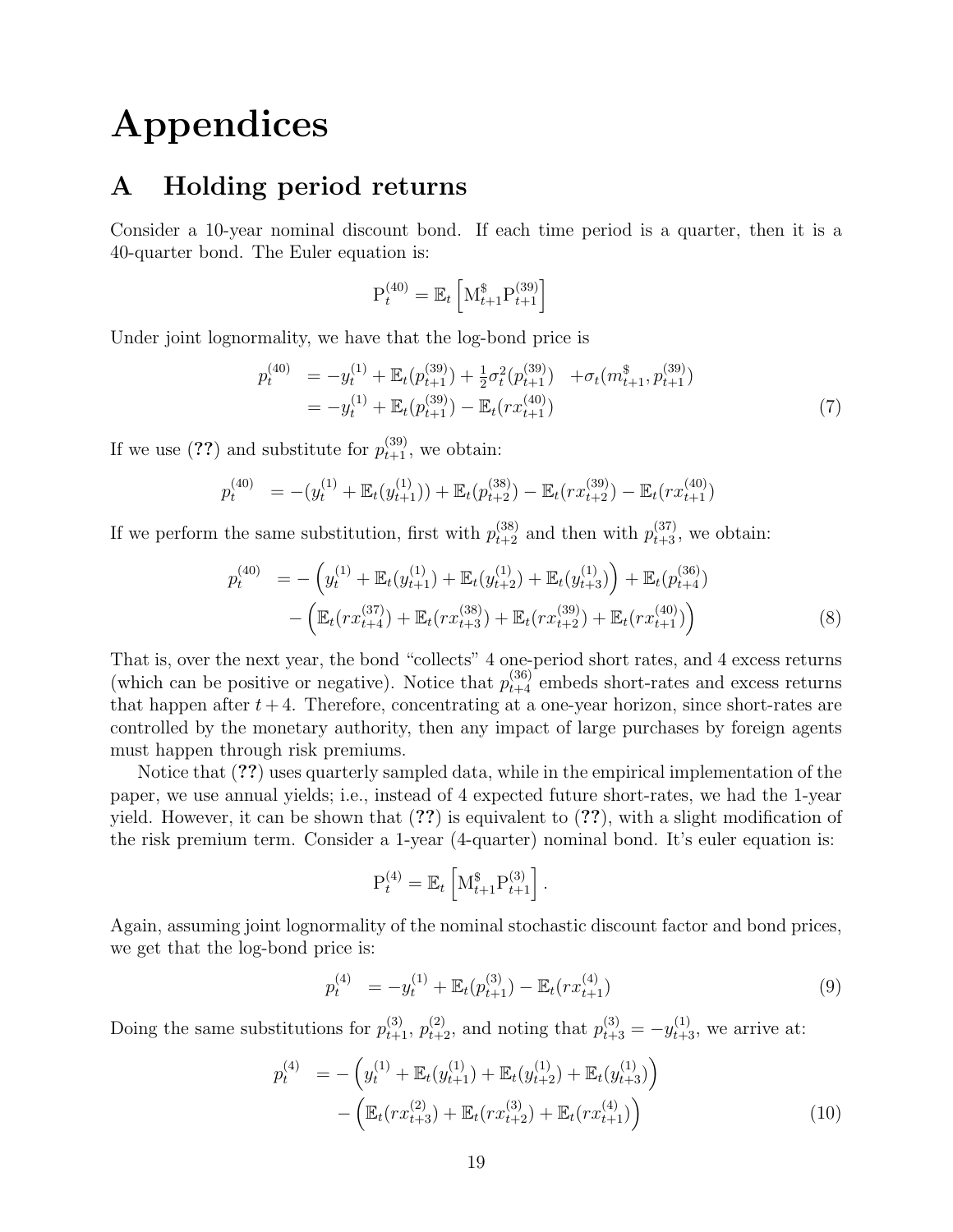Notice there is no term with expected future bond price at time  $t+4$  since the bond matures in  $t + 4$ , and that the bond only collects 3 risk premiums, since at the 4th period, there is no "excess" return over the 3-month rate. If we solve (??) for the term involving the sum of the expected future short rates and substitute into (??), we get:

$$
p_t^{(40)} = p_t^{(4)} + \mathbb{E}_t(p_{t+4}^{(36)}) - \mathbb{E}_t(rx_{t+4}^{(37)}) - \left(\mathbb{E}_t(rx_{t+3}^{(38)}) - \mathbb{E}_t(rx_{t+3}^{(2)})\right) - \left(\mathbb{E}_t(rx_{t+2}^{(39)}) - \mathbb{E}_t(rx_{t+1}^{(40)}) - \mathbb{E}_t(rx_{t+1}^{(40)})\right)
$$
\n(11)

Remember that  $p_t^{(4)}$  $t_t^{(4)}$  is exactly the one-year yield. So, if we measure excess returns at the 1-year horizon, the "risk premium" term is the difference between excess returns realized at each quarter between the long bond and the bond of the same maturity as the holding period. But the same conclusion applies: any effect of capital flows on prices has to be on risk premiums. It is because of this that we look directly at realized excess returns and relate them to measures of net purchases, using a particular identification strategy, to gauge any causal effects.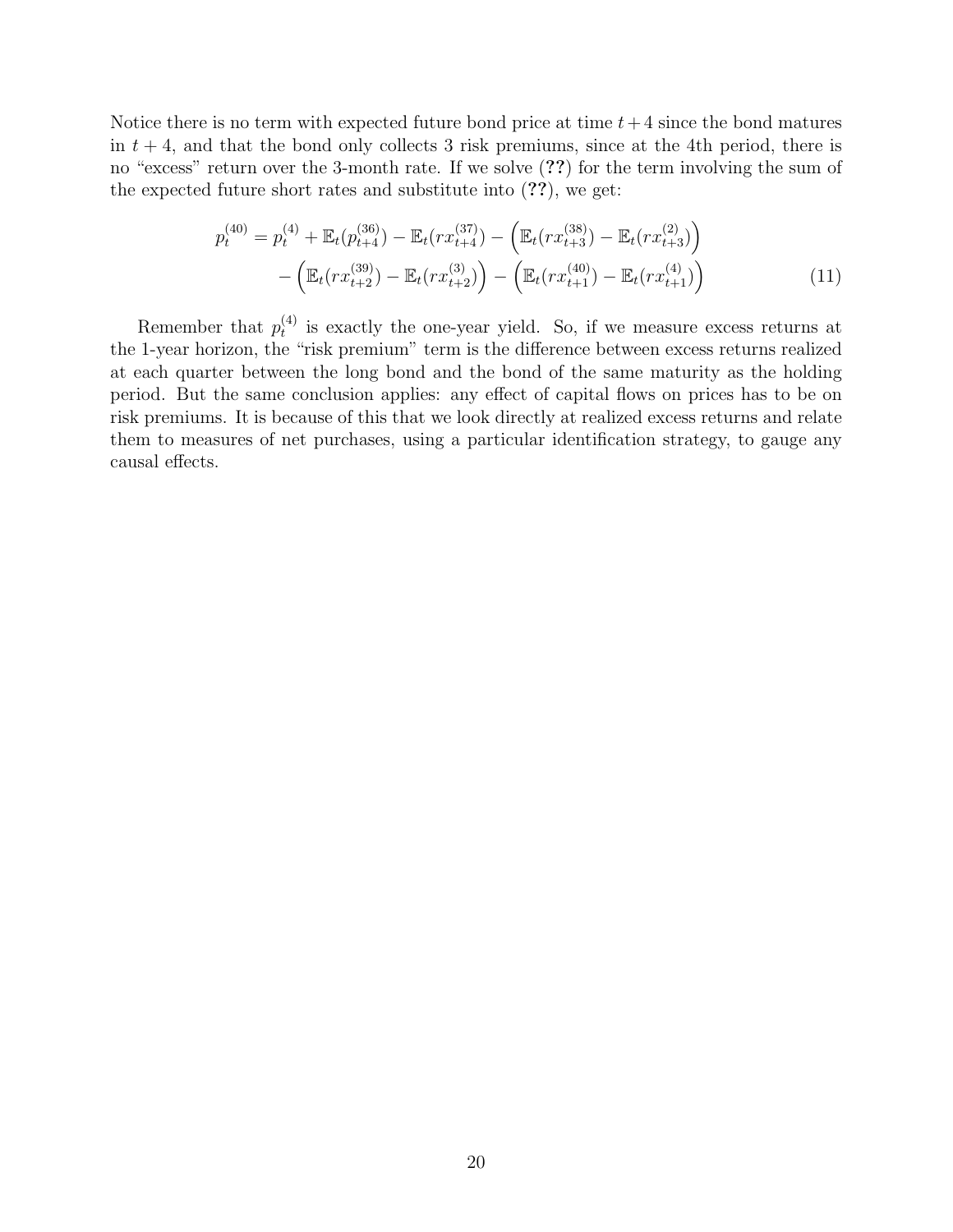|  |  | Table 1: Maturity structure of foreign holdings of long-term U.S. Treasury securities. |  |  |
|--|--|----------------------------------------------------------------------------------------|--|--|
|  |  |                                                                                        |  |  |

This table presents the maturity distribution of foreign holdings of long-term U.S. Treasury securities. As indicated in the benchmark surveys, in the "time to maturity" column, "1-2" should be read as holdings that will mature between a year and a day, and two years after June 30 of the survey year. Source: Report on Foreign Portfolio Holdings of U.S. Securities, Department of the Treasury, 2002-2008.

| Time to       |                   |                |          | Survey year      |         |                 |         |  |  |  |
|---------------|-------------------|----------------|----------|------------------|---------|-----------------|---------|--|--|--|
| maturity      | $\,2002\,$        | 2003           | 2004     | 2005             | 2006    | 2007            | 2008    |  |  |  |
| range (years) |                   |                |          | Panel A: Total   |         |                 |         |  |  |  |
| $\leq 1$      | 14.8              | 14.2           | 16.3     | 16.2             | 16.7    | 15.7            | 15.7    |  |  |  |
| $1 - 2$       | 24.5              | 24.3           | 20.3     | 20.6             | 20.4    | 21.1            | 22.4    |  |  |  |
| $2 - 3$       | 8.5               | 8.0            | 11.2     | 12.2             | 11.8    | 12.7            | 8.7     |  |  |  |
| $3 - 4$       | 7.9               | 7.6            | 9.5      | 10.4             | 10.4    | 8.7             | 8.5     |  |  |  |
| $4 - 5$       | 8.6               | 11.7           | 12.7     | 11.1             | 8.8     | $\!\!\!\!\!8.3$ | 11.1    |  |  |  |
| $5-6$         | 5.1               | $3.3\,$        | $2.7\,$  | $2.3\,$          | 2.4     | $3.3\,$         | $5.5\,$ |  |  |  |
| $6 - 7$       | $3.8\,$           | $3.6\,$        | 2.7      | $2.4\,$          | 3.4     | $5.3\,$         | $5.5\,$ |  |  |  |
| $7 - 8$       | 3.6               | 3.8            | 2.3      | 3.7              | 5.7     | 5.5             | 5.3     |  |  |  |
| $8-9$         | 4.2               | 3.5            | 4.6      | 6.2              | 6.1     | $6.1\,$         | 5.0     |  |  |  |
| $9 - 10$      | $3.8\,$           | $6.0\,$        | 7.7      | 6.0              | 6.6     | 5.3             | 5.1     |  |  |  |
| $10 - 15$     | 2.6               | 2.7            | 2.8      | 2.7              | 2.4     | 2.6             | 2.4     |  |  |  |
| 15-20         | 4.1               | 4.5            | 3.1      | 2.6              | 2.3     | 2.5             | 2.4     |  |  |  |
| $\geq 20$     | 8.6               | 6.7            | 4.0      | 3.6              | 3.0     | 2.8             | 2.4     |  |  |  |
|               | Panel B: official |                |          |                  |         |                 |         |  |  |  |
| $\leq 1$      | $\overline{a}$    | $\overline{a}$ | $19.6\,$ | $19.2\,$         | 18.9    | 17.4            | 16.9    |  |  |  |
| $1 - 2$       | $\overline{a}$    | $\overline{a}$ | 23.7     | 23.1             | 22.1    | 22.7            | 24.1    |  |  |  |
| $2 - 3$       | $\overline{a}$    | $\overline{a}$ | 11.7     | 12.7             | 12.8    | 13.6            | 9.4     |  |  |  |
| $3 - 4$       |                   | $\overline{a}$ | 9.3      | 11.3             | 11.6    | 9.5             | $9.1\,$ |  |  |  |
| $4 - 5$       | $\overline{a}$    | $\overline{a}$ | 12.8     | 11.5             | $8.7\,$ | 8.3             | 11.1    |  |  |  |
| $5-6$         |                   | $\overline{a}$ | 2.8      | 2.3              | 2.3     | 2.9             | 5.8     |  |  |  |
| $6 - 7$       |                   | $\overline{a}$ | 2.9      | 1.9              | 3.0     | 5.6             | 5.6     |  |  |  |
| $7 - 8$       |                   | $\overline{a}$ | 2.0      | 2.8              | 6.1     | 5.5             | 5.3     |  |  |  |
| $8 - 9$       |                   | $\overline{a}$ | 4.1      | $7.0\,$          | 5.9     | $5.9\,$         | 4.6     |  |  |  |
| $9 - 10$      |                   |                | 7.3      | 5.1              | 5.5     | 4.5             | 4.0     |  |  |  |
| $10 - 15$     |                   |                | 1.0      | 0.8              | 1.4     | 1.8             | 1.8     |  |  |  |
| 15-20         |                   |                | 1.4      | 1.1              | 0.9     | 1.2             | 1.0     |  |  |  |
| >20           |                   | $\overline{a}$ | 1.4      | 1.1              | 0.8     | 1.0             | 1.2     |  |  |  |
|               |                   |                |          | Panel C: Private |         |                 |         |  |  |  |
| $\leq 1$      | $\overline{a}$    | $\overline{a}$ | 10.7     | 10.1             | 11.2    | 11.0            | 11.7    |  |  |  |
| $1 - 2$       |                   | $\overline{a}$ | 14.5     | 15.2             | 16.4    | 16.2            | 16.5    |  |  |  |
| $2 - 3$       |                   | $\overline{a}$ | 10.3     | 11.3             | 9.4     | 10.0            | 6.4     |  |  |  |
| $3 - 4$       |                   | $\overline{a}$ | 9.8      | 8.7              | 7.5     | 6.4             | 6.7     |  |  |  |
| $4 - 5$       |                   | $\overline{a}$ | 12.5     | 10.3             | 8.9     | 8.2             | 11.2    |  |  |  |
| $5-6$         |                   |                | 2.6      | 2.4              | 2.5     | $4.5\,$         | 4.4     |  |  |  |
| $6 - 7$       |                   |                | 2.5      | 3.5              | 4.3     | 4.6             | 5.1     |  |  |  |
| $7 - 8$       |                   |                | $2.9\,$  | 5.5              | 4.6     | 5.4             | 5.4     |  |  |  |
| $8-9$         |                   |                | 5.5      | 4.7              | 6.7     | 6.6             | 6.3     |  |  |  |
| $9 - 10$      |                   |                | $8.5\,$  | 7.6              | 9.5     | 7.6             | 8.5     |  |  |  |
| $10 - 15$     |                   |                | 5.8      | 6.4              | 4.9     | 4.9             | 4.3     |  |  |  |
| 15-20         |                   |                | 6.0      | $5.5\,$          | 5.7     | 6.3             | 7.0     |  |  |  |
| $\geq 20$     |                   |                | 8.3      | 8.8              | 8.3     | 8.3             | 6.5     |  |  |  |
|               |                   |                |          |                  |         |                 |         |  |  |  |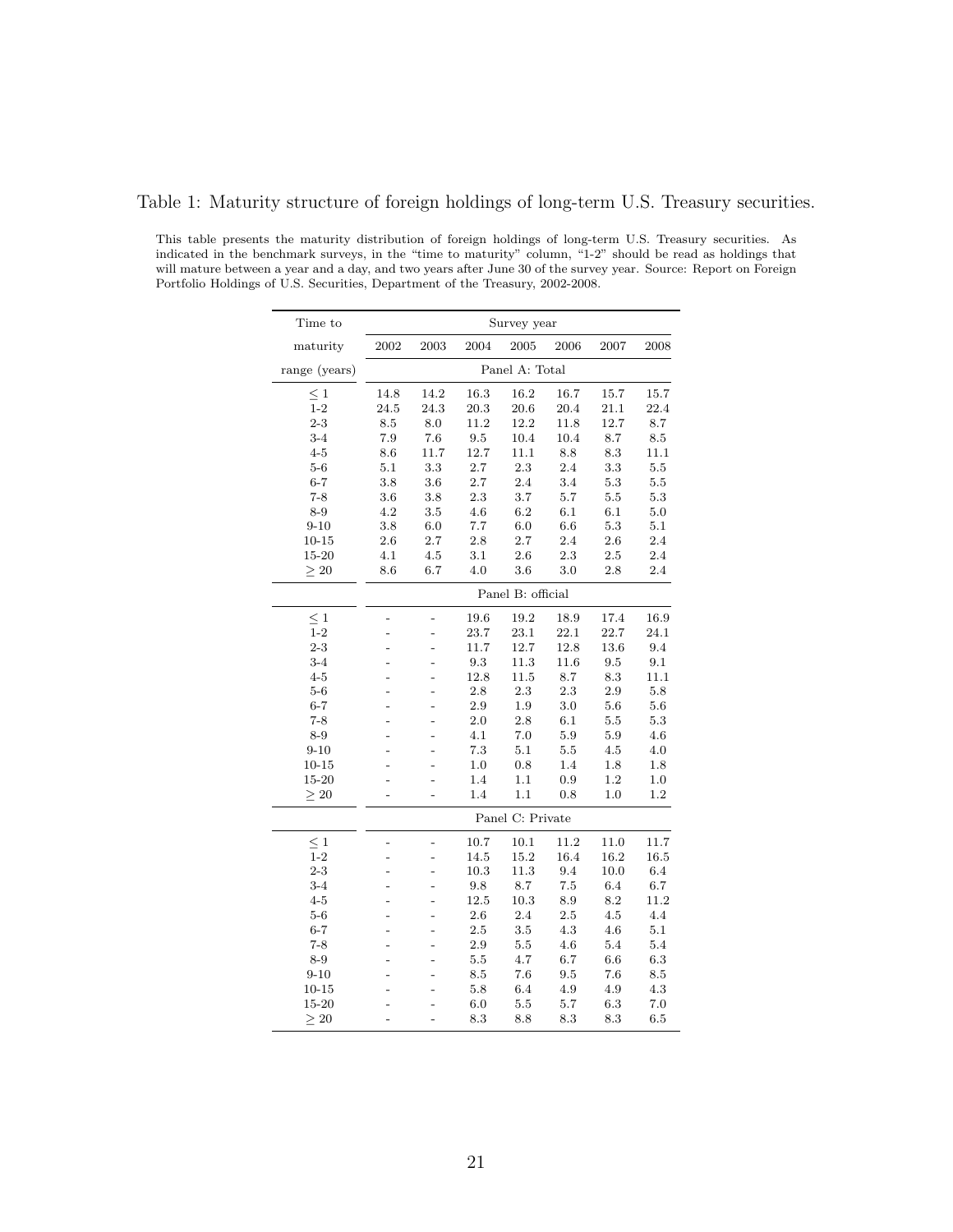#### Table 2: Forecasts of excess stock returns

This table presents parameter estimates of forecasting regressions of excess returns on the CRSP Value-weighted stock price index. The dependent variable  $rx_{t+k}^{(vw)}$  is the realized return on the VW index in excess of the kmonth treasury rate observed in month t.  $\widetilde{\text{gsw9407}}_t$  is the residual in a regression of  $\text{gsw9407}_t$  on a constant and  $cp9407_t$ .  $cp9407_t$  is a factor constructed as the fitted value in a forecasting regression of average (across the 2 to 5 year maturity range) realized excess return at time  $t + 1$  on time t forward rates, as in ?, but using data from May1994-Dec2007 for forward rates, and May1995-Dec2008 for excess returns.  $gsw9407<sub>t</sub>$  is a factor constructed as the fitted value in a forecasting regression of average (across the 6 to 10 year maturity range) realized excess return at time  $t + 1$  on time t forward rates of maturities of 6, 8 and 10 years, using data from May1994-Dec2007 for forward rates, and May1995-Dec2008 for excess returns.  $d/p$  is the natural log of the dividend yield (all firms continuosly listed on NYSE, AMEX, or NASDAQ) from ?, and downloaded from Michael R. Robert's website. term, the term spread, is the difference between the 10-year Treasury constant maturity rate and the 3-month Treasury Bill Secondary Market rate. Data is sampled at a monthly frequency, with explanatory variables measured during the period May1994-December2007. ? AC t-statistics of lag order 3, 6 and 12 are in parentheses. Coefficient estimates that are significant at the 95% confidence level or better are highlighted in boldface.

|                    | constant<br>$(t-stat)$ | $g\overline{\text{s}}\text{w}\overline{\text{9}}\overline{\text{4}}07_t$<br>$(t-stat)$ | d/p<br>$(t-stat)$ | term<br>$(t-stat)$ | $\text{adj} \mathbb{R}^2$ |
|--------------------|------------------------|----------------------------------------------------------------------------------------|-------------------|--------------------|---------------------------|
| $rx_{t+3}^{(vw)}$  | 0.302<br>(1.823)       | $-0.863$<br>$(-3.672)$                                                                 | 0.080<br>(2.025)  | 0.010<br>(1.403)   | 0.242                     |
| $rx_{t+6}^{(vw)}$  | 0.673<br>(2.412)       | $-1.479$<br>$(-4.035)$                                                                 | 0.164<br>(2.480)  | 0.014<br>(1.135)   | 0.422                     |
| $rx_{t+12}^{(vw)}$ | 1.204<br>(2.031)       | -2.312<br>$(-3.452)$                                                                   | 0.280<br>(1.984)  | 0.017<br>(0.666)   | 0.410                     |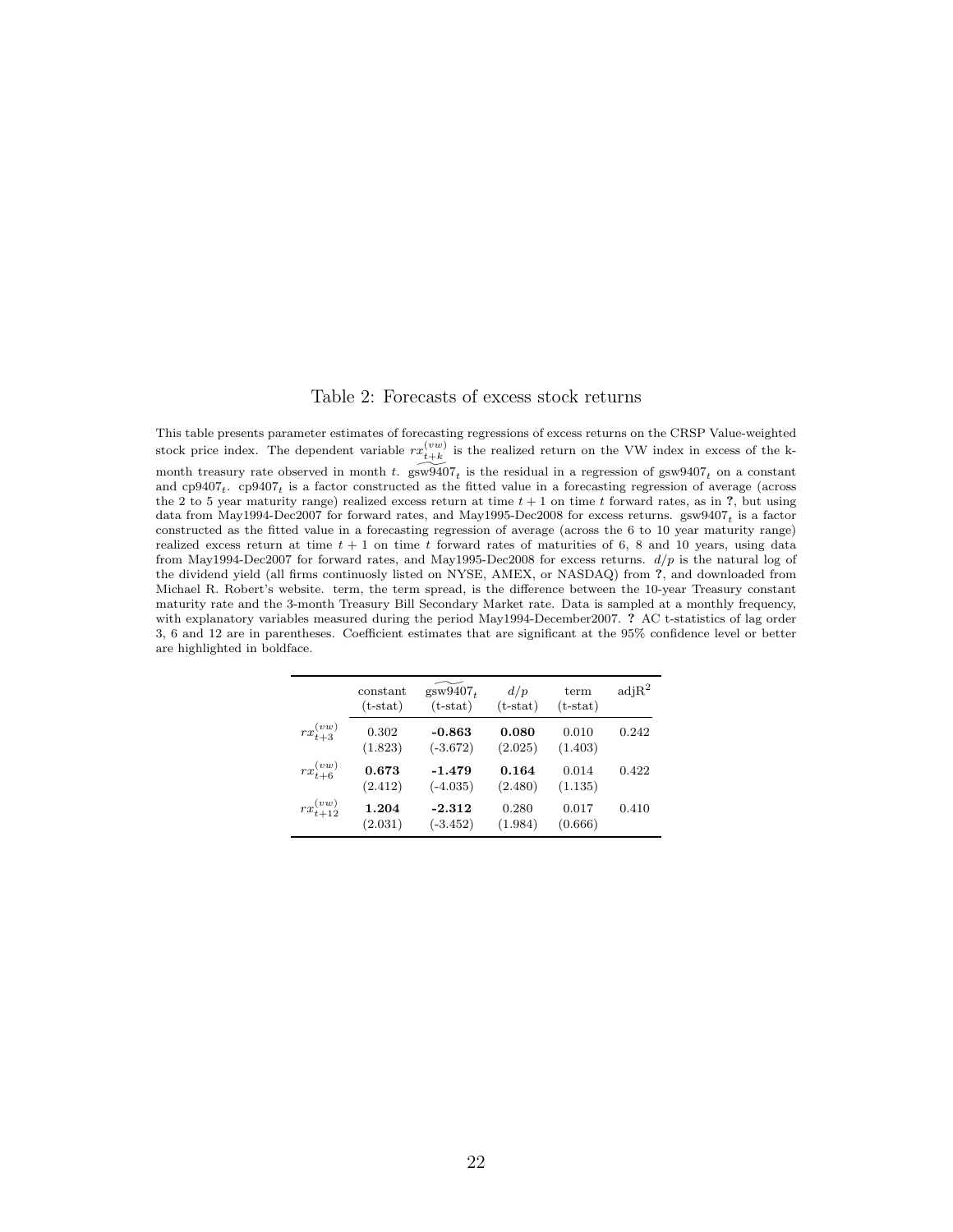#### Table 3: Excess returns and un-instrumented net purchases: baseline results

This table presents parameter estimates of forecasting regressions of one-year ahead excess returns on lagged variables. The dependent variable,  $rx_{t+1}^{(n)}$  is the realized excess return on an n-year bond, with the specific maturity indicated in column 1. In constructing all excess returns and factors, returns for the 2 to 5 year maturity range are from the Fama-Bliss dataset, while those of the 6 to 10 year maturity range are from the ? dataset.  $\ln 9407_t$  is a factor constructed as the fitted value in a forecasting regression of average (across the 2 to 5 year maturity range) realized excess return at time  $t + 1$  on time t principal components of macro variables, as in ?, but using data from May1994-Dec2007 for the macro factors, and May1995-Dec2008 for the average excess return.  $cp9407<sub>t</sub>$  is a factor constructed as the fitted value in a forecasting regression of average (across the 2 to 5 year maturity range) realized excess return at time  $t + 1$  on time t forward rates, as in ?, but using data from May1994-Dec2007 for forward rates, and May1995-Dec2008 for excess returns.  $\widetilde{\text{gsw9407}}_t$  is the residual in a regression of  $gsw9407_t$  on a constant and  $cp9407_t$ , where  $gsw9407_t$  is a factor constructed as the fitted value in a forecasting regression of average (across the 6 to 10 year maturity range) realized excess return at time  $t + 1$  on time t forward rates of maturities of 6, 8 and 10 years, using data from May1994-Dec2007 for forward rates, and May1995-Dec2008 for excess returns. foit is foreign official net purchases of long-term U.S. Treasury securities, normalized by the total amount outstanding of treasury notes and bonds. priv<sub>t</sub> is foreign private net purchases of long-term U.S. Treasury securities, normalized by the total amount outstanding of treasury notes and bonds. Data is sampled at a monthly frequency, with explanatory variables measured during the period May1994-December2007, and excess returns (dependent variables) during the May1995-December2008 period. ? AC t-statistics of lag order 12 are in parentheses. Coefficient estimates that are significant at the 95% confidence level or better are highlighted in boldface.

|                       | constant<br>$(t-stat)$ | $ln9407_t$<br>$(t-stat)$ | $cp9407_{+}$<br>$(t-stat)$ | $gsw9407_{+}$<br>$(t-stat)$                  | foi $^2_t$<br>$(t-stat)$ | priv <sub>t</sub><br>$(t-stat)$ | $\bar{\text{R}}^2$ | $\chi^2$<br>F     |
|-----------------------|------------------------|--------------------------|----------------------------|----------------------------------------------|--------------------------|---------------------------------|--------------------|-------------------|
|                       |                        |                          |                            | Fama-Bliss 2-5yr mat. bonds                  |                          |                                 |                    |                   |
| $rx_{fb,t+1}^{(2)}$   | $-0.003$<br>$(-1.088)$ | 0.294<br>(2.946)         | 0.404<br>(4.093)           | 0.200<br>(5.510)                             | $-0.009$<br>$(-2.111)$   | 0.002<br>(1.294)                | 0.668              | 477.072<br>95.414 |
| $rx_{fb,t+1}^{(3)}$   | $-0.005$<br>$(-0.875)$ | 0.475<br>(2.409)         | 0.784<br>(4.020)           | 0.411<br>(5.859)                             | $-0.016$<br>$(-1.916)$   | 0.006<br>(1.978)                | 0.661              | 319.112<br>63.822 |
| $rx_{fb,t+1}^{(4)}$   | $-0.006$<br>$(-0.688)$ | 0.526<br>(1.902)         | 1.068<br>(3.898)           | 0.585<br>(5.946)                             | $-0.020$<br>$(-1.695)$   | 0.011<br>(2.481)                | 0.639              | 228.076<br>45.615 |
| $rx_{fb,t+1}^{(5)}$   | $-0.007$<br>$(-0.674)$ | 0.464<br>(1.360)         | 1.335<br>(3.949)           | 0.775<br>(6.388)                             | $-0.020$<br>$(-1.366)$   | 0.015<br>(2.886)                | 0.636              | 196.903<br>39.381 |
|                       |                        |                          |                            | Gurkaynak, Sack and Wright 6-10yr mat. bonds |                          |                                 |                    |                   |
| $rx_{gsw,t+1}^{(6)}$  | $-0.006$<br>$(-0.508)$ | 0.369<br>(0.921)         | 1.642<br>(4.139)           | 0.888<br>(6.178)                             | $-0.019$<br>$(-1.093)$   | 0.019<br>(3.005)                | 0.615              | 148.019<br>29.604 |
| $rx_{gsw,t+1}^{(7)}$  | $-0.005$<br>$(-0.374)$ | 0.225<br>(0.498)         | 1.901<br>(4.248)           | 1.002<br>(6.122)                             | $-0.016$<br>$(-0.852)$   | 0.022<br>(3.141)                | 0.598              | 122.091<br>24.418 |
| $rx_{gsw,t+1}^{(8)}$  | $-0.004$<br>$(-0.246)$ | 0.050<br>(0.100)         | 2.145<br>(4.322)           | 1.097<br>(5.994)                             | $-0.014$<br>$(-0.640)$   | 0.025<br>(3.215)                | 0.577              | 105.080<br>21.016 |
| $rx_{gsw,t+1}^{(9)}$  | $-0.002$<br>$(-0.125)$ | $-0.145$<br>$(-0.263)$   | 2.373<br>(4.349)           | 1.177<br>(5.803)                             | $-0.011$<br>$(-0.459)$   | 0.028<br>(3.238)                | 0.554              | 96.008<br>19.202  |
| $rx_{gsw,t+1}^{(10)}$ | $-0.000$<br>$(-0.011)$ | $-0.353$<br>$(-0.586)$   | 2.584<br>(4.332)           | 1.243<br>(5.569)                             | $-0.008$<br>$(-0.309)$   | 0.030<br>(3.227)                | 0.529              | 93.152<br>18.630  |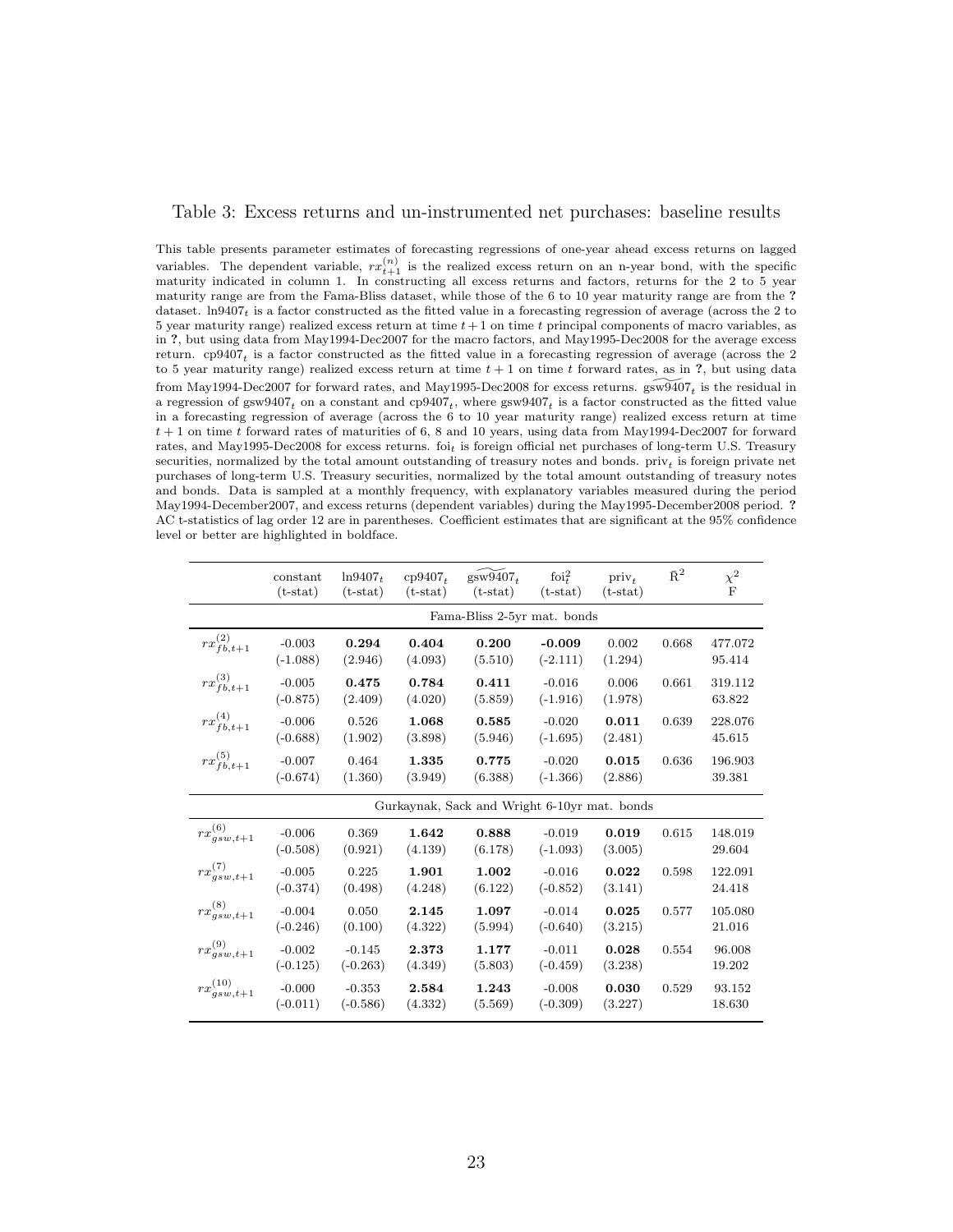#### Table 4: Excess returns and un-instrumented net purchases: alternative specifications

This table presents parameter estimates of forecasting regressions of one-year ahead excess returns on lagged variables. It includes alternative specifications to the main results on Table ??. The variables employed and their construction are explained in that table. Data is sampled at a monthly frequency, with explanatory variables measured during the period May1994-December2007, and excess returns (dependent variables) during the May1995-December2008 period.

|                       | constant<br>$(t-stat)$ | $ln9407_t$<br>$(t-stat)$ | $cp9407_t$<br>$(t-stat)$ | $\widetilde{\text{gsw9407}}_t$<br>$(t-stat)$ | foi $_t$<br>$(t-stat)$      | priv <sub>+</sub><br>$(t-stat)$ | foi $_i^2$<br>$(t-stat)$ | $\text{priv}_{t}^{2}$<br>$(t-stat)$ | adjR2 | $\chi^2$<br>F     |
|-----------------------|------------------------|--------------------------|--------------------------|----------------------------------------------|-----------------------------|---------------------------------|--------------------------|-------------------------------------|-------|-------------------|
|                       |                        |                          |                          |                                              | Fama-Bliss 2-5yr mat. bonds |                                 |                          |                                     |       |                   |
| $rx_{fb,t+1}^{(2)}$   | $-0.003$<br>$(-1.053)$ | 0.279<br>(2.819)         | 0.414<br>(4.247)         | 0.199<br>(5.537)                             | $-0.006$<br>$(-2.119)$      | 0.002<br>(1.039)                |                          |                                     | 0.666 | 365.361<br>73.072 |
|                       | $-0.003$<br>$(-1.035)$ | 0.294<br>(2.934)         | 0.403<br>(4.084)         | 0.197<br>(5.401)                             |                             |                                 | $-0.009$<br>$(-2.039)$   | 0.001<br>(1.170)                    | 0.665 | 420.161<br>84.032 |
|                       | $-0.005$               | 0.452                    | 0.801                    | 0.408                                        | $-0.011$                    | 0.005                           |                          |                                     | 0.658 | 292.300           |
| $rx_{fb,t+1}^{(3)}$   | $(-0.863)$<br>$-0.005$ | (2.298)<br>0.476         | (4.127)<br>0.778         | (5.854)<br>0.399                             | $(-1.780)$                  | (1.731)                         | $-0.015$                 | 0.004                               | 0.654 | 58.460<br>314.355 |
|                       | $(-0.771)$             | (2.373)                  | (3.939)                  | (5.602)                                      |                             |                                 | $(-1.789)$               | (1.690)                             |       | 62.871            |
|                       | $-0.006$               | 0.518                    | 1.087                    | 0.584                                        | $-0.011$                    | 0.010                           |                          |                                     | 0.632 | 242.559           |
| $rx_{fb,t+1}^{(4)}$   | $(-0.754)$             | (1.861)                  | (3.956)                  | (5.911)                                      | $(-1.269)$                  | (2.222)                         |                          |                                     |       | 48.512            |
|                       | $-0.004$<br>$(-0.507)$ | 0.530<br>(1.848)         | 1.049<br>(3.711)         | $\bf 0.564$<br>(5.536)                       |                             |                                 | $-0.018$<br>$(-1.506)$   | 0.006<br>(1.848)                    | 0.625 | 217.132<br>43.426 |
|                       | $-0.008$               | 0.483                    | 1.352                    | 0.777                                        | $-0.007$                    | 0.014                           |                          |                                     | 0.629 | 250.596           |
| $rx_{fb,t+1}^{(5)}$   | $(-0.810)$             | (1.403)                  | (3.980)                  | (6.359)                                      | $(-0.711)$                  | (2.644)                         |                          |                                     |       | 50.119            |
|                       | $-0.005$<br>$(-0.448)$ | 0.470<br>(1.308)         | 1.305<br>(3.682)         | 0.746<br>(5.833)                             |                             |                                 | $-0.018$<br>$(-1.148)$   | 0.008<br>(2.062)                    | 0.617 | 161.326<br>32.265 |
| GSW 6-10yr mat. bonds |                        |                          |                          |                                              |                             |                                 |                          |                                     |       |                   |
|                       | $-0.008$               | 0.398                    | 1.656                    | 0.891                                        | $-0.006$                    | 0.018                           |                          |                                     | 0.609 | 229.028           |
| $rx_{gsw,t+1}^{(6)}$  | $(-0.652)$             | (0.987)                  | (4.163)                  | (6.160)                                      | $(-0.459)$                  | (2.799)                         |                          |                                     |       | 45.806            |
|                       | $-0.003$<br>$(-0.230)$ | 0.379<br>(0.889)         | 1.592<br>(3.787)         | 0.852<br>(5.572)                             |                             |                                 | $-0.016$<br>$(-0.857)$   | 0.009<br>(1.870)                    | 0.590 | 116.817<br>23.363 |
|                       | $-0.007$               | 0.276                    | 1.912                    | 1.006                                        | $-0.002$                    | 0.021                           |                          |                                     | 0.593 | 213.585           |
| $rx_{gsw,t+1}^{(7)}$  | $(-0.553)$             | (0.608)                  | (4.274)                  | (6.129)                                      | $(-0.138)$                  | (2.965)                         |                          |                                     |       | 42.717            |
|                       | $-0.001$<br>$(-0.064)$ | 0.239<br>(0.492)         | 1.835<br>(3.828)         | 0.959<br>(5.462)                             |                             |                                 | $-0.013$<br>$(-0.608)$   | 0.010<br>(1.802)                    | 0.568 | 88.719<br>17.744  |
|                       | $-0.007$               | $\rm 0.124$              | $\bf 2.152$              | 1.104                                        | $\,0.002\,$                 | 0.024                           |                          |                                     | 0.575 | 187.286           |
| $rx_{gsw,t+1}^{(8)}$  | $(-0.456)$             | (0.248)                  | (4.356)                  | (6.031)                                      | (0.148)                     | (3.071)                         |                          |                                     |       | 37.457            |
|                       | $0.001\,$              | 0.068                    | 2.062                    | 1.048                                        |                             |                                 | $-0.009$                 | 0.011                               | 0.545 | 72.177            |
|                       | (0.085)                | (0.126)                  | (3.849)                  | (5.306)                                      |                             |                                 | $(-0.396)$               | (1.715)                             |       | 14.435            |
|                       | $-0.006$               | $-0.048$                 | 2.375                    | 1.185                                        | 0.007                       | 0.027                           |                          |                                     | 0.554 | 155.013           |
| $rx_{gsw,t+1}^{(9)}$  | $(-0.362)$<br>0.004    | $(-0.087)$<br>$-0.123$   | (4.397)<br>2.274         | (5.871)<br>1.122                             | (0.396)                     | (3.126)                         | $-0.006$                 | 0.011                               | 0.519 | 31.003<br>64.984  |
|                       | (0.219)                | $(-0.205)$               | (3.840)                  | (5.110)                                      |                             |                                 | $(-0.220)$               | (1.620)                             |       | 12.997            |
|                       | $-0.005$               | $-0.231$                 | 2.581                    | 1.254                                        | 0.011                       | 0.030                           |                          |                                     | 0.531 | 124.961           |
| $rx_{gsw,t+1}^{(10)}$ | $(-0.271)$             | $(-0.389)$               | (4.396)                  | (5.665)                                      | (0.609)                     | (3.143)                         |                          |                                     |       | 24.992            |
|                       | 0.006<br>(0.336)       | $-0.328$<br>$(-0.497)$   | 2.470<br>(3.804)         | 1.182<br>(4.889)                             |                             |                                 | $-0.002$<br>$(-0.078)$   | 0.011<br>(1.528)                    | 0.493 | 63.922<br>12.784  |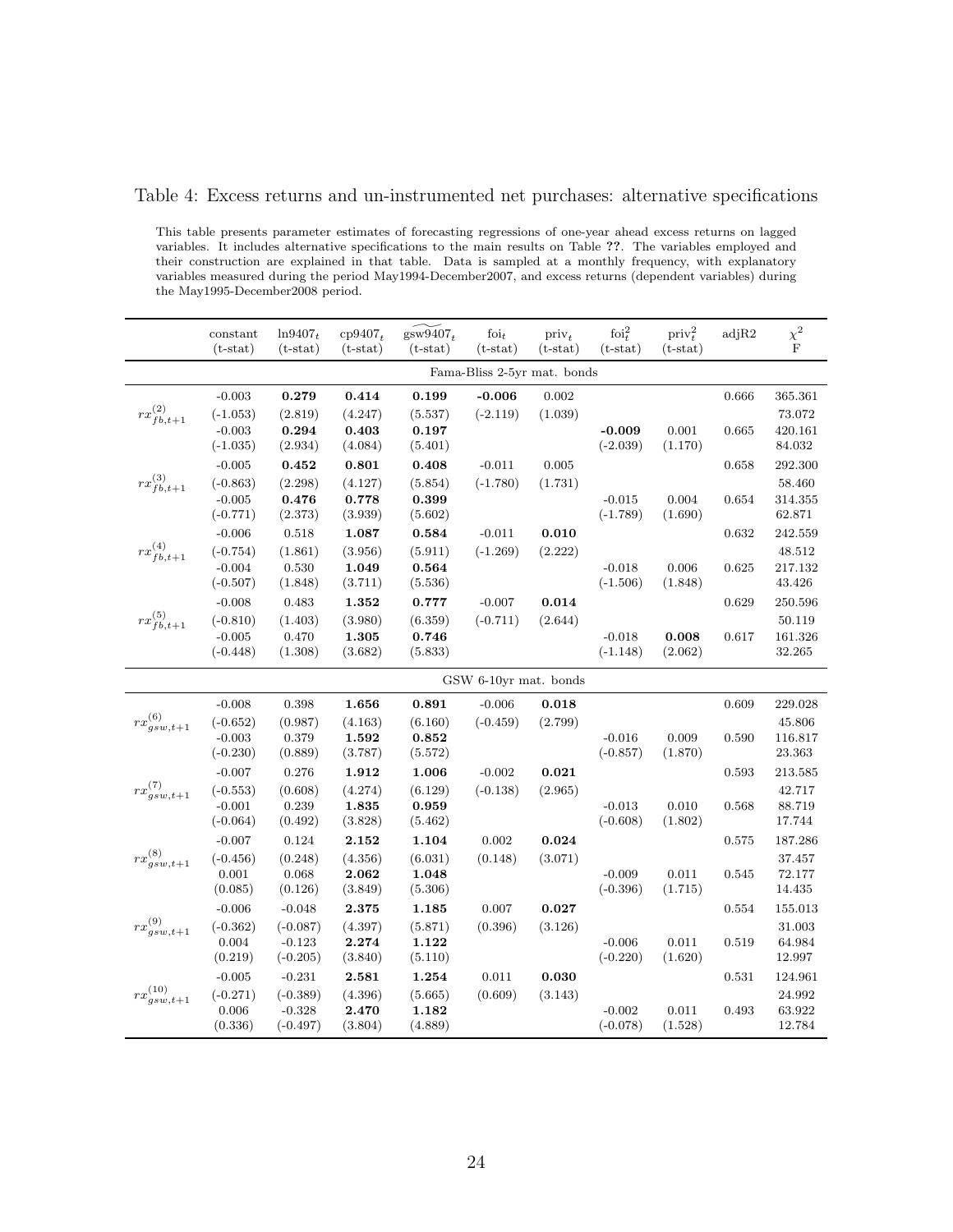#### Table 5: Approximate country attribution of Net Purchases

This table presents estimated coefficients in regressions of aggregate foreign official and private net purchases of long-term U.S. Treasury securities on individual country net purchases.  $f_{0i}$  is net purchases by official institutions of all countries, and  $\text{priv}_t$  is net purchases by non-official institutions of all countries. The individual country net purchase data represents the sum of both official and non-official flows for that country and is standardized to be able to compare the magnitudes of the coefficients across countries. The regressions only report those countries for which the estimated coefficient was significant in a first-stage regression is which all countries were included. ? HAC t-statistics of lag order 3 are in parentheses.

| Panel A: foreign official flows: $foi_t$ |          |          | Panel B: foreign private flows: $priv_t$ |                  |          |  |  |
|------------------------------------------|----------|----------|------------------------------------------|------------------|----------|--|--|
| country                                  | coeff.   | nw-tstat | country                                  | $\mathrm{coeff}$ | nw-tstat |  |  |
| constant                                 | 0.154    | 13.615   | constant                                 | 0.336            | 22.252   |  |  |
| japan                                    | 0.154    | 8.121    | uk                                       | 0.342            | 29.049   |  |  |
| norway                                   | 0.143    | 11.083   | caribbean                                | 0.315            | 21.983   |  |  |
| china                                    | 0.092    | 5.457    | japan                                    | 0.136            | 5.122    |  |  |
| oil exporters                            | 0.088    | 6.225    | canada                                   | 0.071            | 3.774    |  |  |
| brazil                                   | 0.076    | 6.046    | netherlands                              | 0.068            | 6.053    |  |  |
| taiwan                                   | 0.068    | 4.855    | china.                                   | 0.048            | 2.945    |  |  |
| singapore                                | 0.064    | 7.140    | hong kong                                | 0.046            | 4.166    |  |  |
| mexico                                   | 0.051    | 5.648    | france                                   | 0.045            | 3.763    |  |  |
| germany                                  | 0.042    | 3.036    | ireland                                  | 0.041            | 3.146    |  |  |
| israel                                   | 0.041    | 3.849    | bel-lux                                  | 0.039            | 2.326    |  |  |
| turkey                                   | 0.039    | 4.164    | germany                                  | 0.037            | 2.531    |  |  |
| egypt                                    | 0.031    | 2.365    | thailand                                 | 0.032            | 2.596    |  |  |
| switz                                    | 0.025    | 2.372    | russia                                   | 0.026            | 1.997    |  |  |
| philipines                               | $-0.027$ | $-2.391$ |                                          |                  |          |  |  |
| $\text{adj} \mathbb{R}^2$                |          | 0.776    | adjR <sup>2</sup>                        |                  | 0.890    |  |  |
|                                          |          |          |                                          |                  |          |  |  |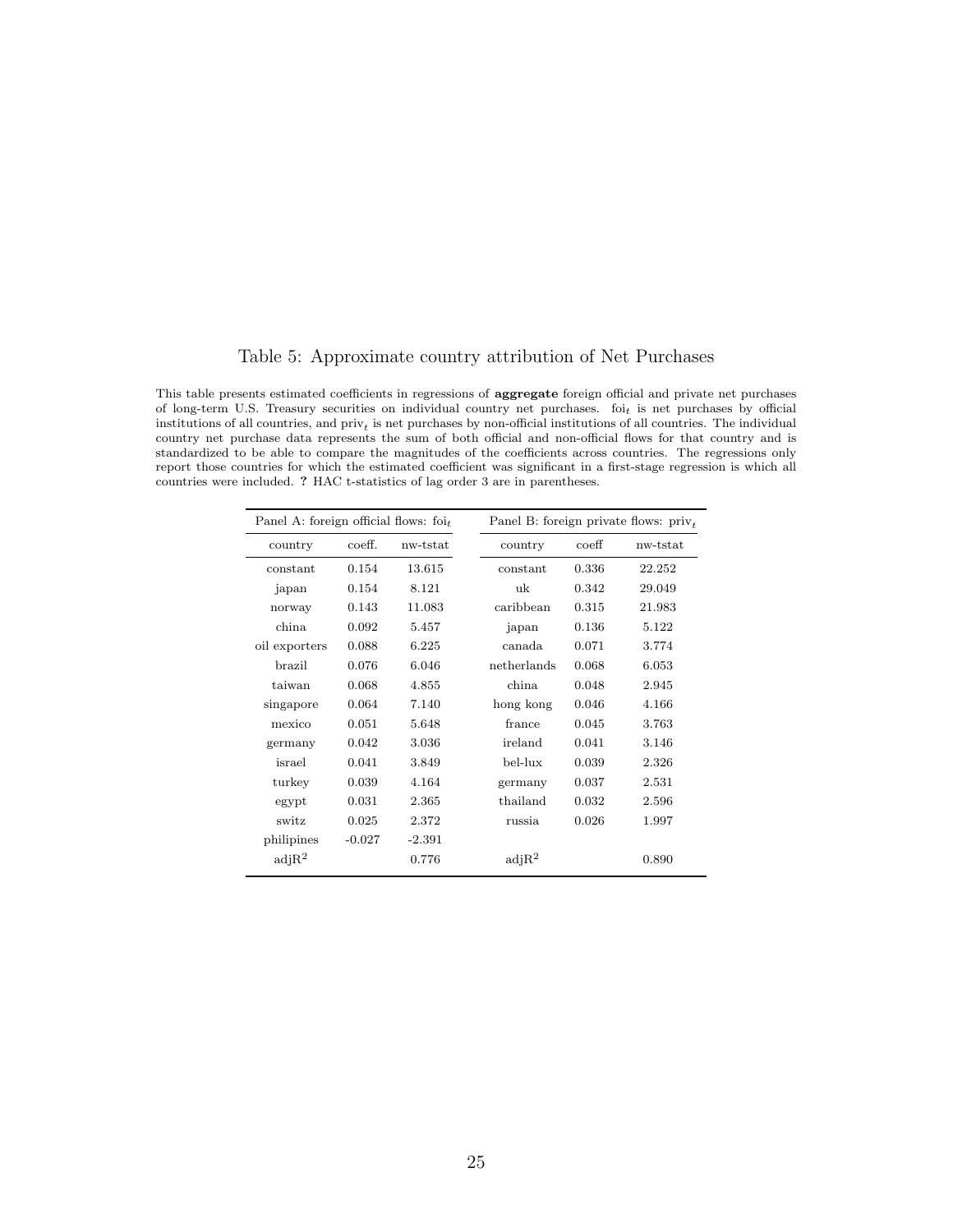|  |  | Table 6: Regressions of foreign net purchases on lagged instruments |
|--|--|---------------------------------------------------------------------|
|  |  |                                                                     |

This table presents parameter estimates in regressions that forecast foreign net purchases of U.S. Treasuries with lagged values of instruments. The variables used to forecast foreign official net purchases, foit, are as follows. The government-related yield spread, govt-related<sub>t−3</sub>, is the difference between the redemption yield (in USD) of the Barclays Capital Government-Related Index and the average of the 1, 3 and 5 year Treasury Constant Maturity rates. The bund-spreads, bund-spread $_{t-1}^{(5-10)}$  and bund-spread $_{t-1}^{(10+)}$ , are the difference between the yield to maturity of the Bank of America Merrill Lynch German Federal Governments 5-10 Yrs and 10+Yrs indices (in local currency), respectively, and the yield to maturity on the U.S. Treasuries  $5-10$  Yrs and  $10+\text{Yrs}$ indices, respectively. The U.S. dollar volume (in billions) of Japan's Ministry of Finance (MOF) interventions, MoF-int $t_{t-2}$ , is constructed as the sum of all daily intervention operations during the month, where each intervention amount in Yen on day t is converted to U.S. dollars using the closing JPY/USD exchange rate on the last trading day before intervention day. ret-sp500<sub>t−2</sub> is the return on the S&P 500 index. For foreign private net purchases, priv<sub>t</sub>, the instruments are:  $\Delta^{(12m)}e_{\text{cad},t-3}$ , the 12-month depreciation of the CAD against the USD;  $\Delta^{(3m)}e_{\text{eur},t-2}$ , the 3-month depreciation of the USD against the EUR;  $\Delta^{(12m)}e_{\text{ipy},t-6}$ , the 12-month depreciation of the JPY against the USD;  $\Delta^{(9m)}e_{gbp,t-6}$ , the 9-month depreciation of the USD against the GBP. Both net purchases series are normalized by the total amount outstanding of treasury notes and bonds. The sample is monthly from May1994 to December2007 for the dependent variables. In the columns labeled "t-stats", nw and hh denote test statistics constructed using ? HAC and ? AC standard errors, with lag order 14 for regressions of official net purchases, and 1 for private net purchases. The 90, 95 and 99 percent critical values for the F distribution with (5,158) degrees of freedom are 1.88, 2.27 and 3.14, respectively.

|                                          |                                          | t-stat   |          |          |  |  |
|------------------------------------------|------------------------------------------|----------|----------|----------|--|--|
| Regressors                               | estimate                                 | ols      | nw       | hh       |  |  |
|                                          | Panel A: foreign official flows: $foi_t$ |          |          |          |  |  |
| constant                                 | 0.179                                    | 3.574    | 4.336    | 3.047    |  |  |
| govt-related <sub><math>t=3</math></sub> | $-0.270$                                 | $-3.061$ | $-4.412$ | $-2.754$ |  |  |
| bund-spread $\binom{5-10}{t-1}$          | $-0.302$                                 | $-3.432$ | $-3.323$ | $-2.880$ |  |  |
| bund-spread $_{t-1}^{(10+)}$             | 0.500                                    | 4.366    | 3.139    | 3.699    |  |  |
| $MoF-int_{t-2}$                          | 0.010                                    | 4.445    | 4.182    | 4.142    |  |  |
| ret-sp $500_{t-2}$                       | 0.145                                    | 3.423    | 3.903    | 3.415    |  |  |
| F-stat                                   |                                          | 16.294   | 16.173   | 12.444   |  |  |
| $\text{adj} \mathbb{R}^2$                | 0.319                                    |          |          |          |  |  |
|                                          | Panel B: foreign private flows: $privt$  |          |          |          |  |  |
| constant                                 | 0.261                                    | 7.148    | 8.198    | 7.259    |  |  |
| $\Delta^{(12m)} e_{\text{cad},t-3}$      | $-2.375$                                 | $-3.966$ | $-3.662$ | $-4.028$ |  |  |
| $\Delta^{(3m)} e_{\text{eur},t-2}$       | 0.568                                    | 2.952    | 3.158    | 2.998    |  |  |
| $\Delta^{(12m)}e_{\text{ipy},t-6}$       | 1.223                                    | 3.601    | 4.286    | 3.657    |  |  |
| $\Delta^{(9m)}e_{\text{gbp},t-6}$        | 1.669                                    | 3.352    | 3.838    | 3.404    |  |  |
| F-stat                                   |                                          | 13.728   | 14.382   | 14.160   |  |  |
| $\text{adj} \mathbb{R}^2$                | 0.238                                    |          |          |          |  |  |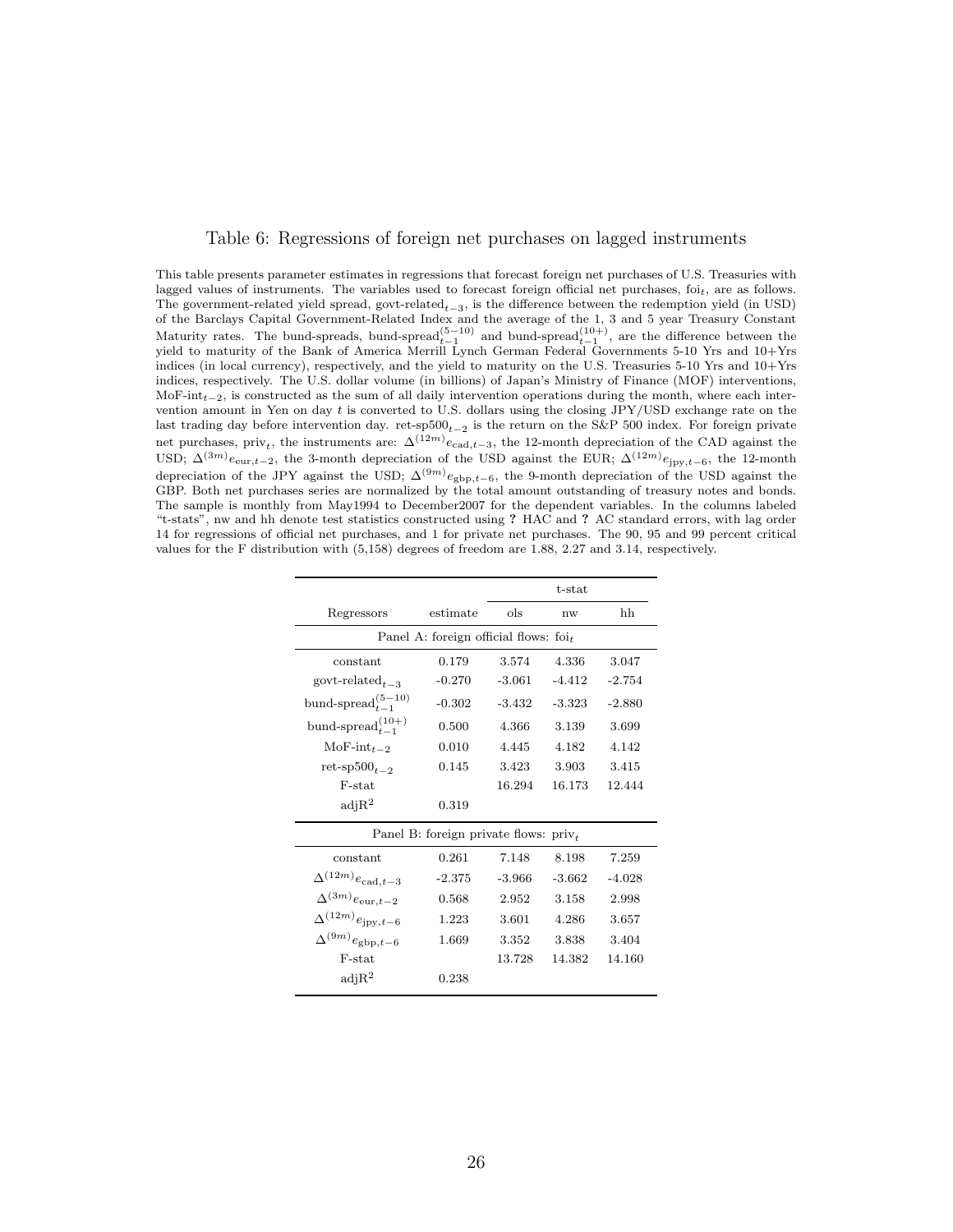| Table 7: Excess returns and instrumented net purchases: baseline results. |  |
|---------------------------------------------------------------------------|--|
|---------------------------------------------------------------------------|--|

This table presents parameter estimates of forecasting regressions of one-year ahead excess returns on lagged variables. The dependent variable,  $rx_{t+1}^{(n)}$  is the realized excess return on an n-year bond, with the specific maturity indicated in column 1. In constructing all excess returns and factors, returns for the 2 to 5 yea maturity range are from the Fama-Bliss dataset, while those of the 6 to 10 year maturity range are from the ? dataset. The construction of the control variables  $cp9407_t$ ,  $ln9407_t$  and  $g\widetilde{sw9407}_t$  is explained in Table ??.  $\widehat{f}$ <sub>t</sub>, *instrumented* foreign official net purchases, is the fitted value in a regression of foi<sub>t</sub> on lagged values of instruments and corresponds to the fitted value of the regression in Panel A of Table ??.  $\text{priv}_t$ , instrumented foreign private net purchases, is the fitted value in a regression of priv<sub>t</sub> on lagged values of instruments and corresponds to the fitted value of the regression in Panel B of Table ??. Data is sampled at a monthly frequency. ? AC t-statistics of lag order 12 are in parentheses. Coefficient estimates that are significant at the 95% confidence level or better are highlighted in boldface.

|                       | constant<br>$(t-stat)$ | $ln9407_t$<br>$(t-stat)$ | $cp9407_{t}$<br>$(t-stat)$ | $gsw9407_t$<br>$(t-stat)$                    | $\widehat{\text{foi}}_t^2$<br>$(t-stat)$ | $\widehat{\text{priv}_{t}}$<br>$(t-stat)$ | adjR2 | $\chi^2$<br>$_{\rm F}$ |
|-----------------------|------------------------|--------------------------|----------------------------|----------------------------------------------|------------------------------------------|-------------------------------------------|-------|------------------------|
|                       |                        |                          |                            | Fama-Bliss 2-5yr mat. bonds                  |                                          |                                           |       |                        |
| $rx_{fb,t+1}^{(2)}$   | $-0.004$<br>$(-1.380)$ | 0.308<br>(3.484)         | 0.437<br>(4.674)           | 0.195<br>(5.832)                             | $-0.028$<br>$(-2.898)$                   | 0.005<br>(1.004)                          | 0.685 | 621.814<br>124.363     |
| $rx_{fb,t+1}^{(3)}$   | $-0.009$<br>$(-1.589)$ | 0.489<br>(2.996)         | 0.892<br>(5.228)           | 0.402<br>(6.605)                             | $-0.061$<br>$(-3.379)$                   | 0.017<br>(1.932)                          | 0.692 | 501.696<br>100.339     |
| $rx_{fb,t+1}^{(4)}$   | $-0.013$<br>$(-1.696)$ | 0.534<br>(2.402)         | 1.260<br>(5.369)           | 0.577<br>(6.890)                             | $-0.083$<br>$(-3.351)$                   | 0.031<br>(2.570)                          | 0.677 | 394.205<br>78.841      |
| $rx_{fb,t+1}^{(5)}$   | $-0.018$<br>$(-1.901)$ | 0.458<br>(1.691)         | 1.610<br>(5.600)           | 0.770<br>(7.521)                             | $-0.094$<br>$(-3.107)$                   | 0.045<br>(3.072)                          | 0.676 | 348.336<br>69.667      |
|                       |                        |                          |                            | Gurkaynak, Sack and Wright 6-10yr mat. bonds |                                          |                                           |       |                        |
| $rx_{gsw,t+1}^{(6)}$  | $-0.020$<br>$(-1.737)$ | 0.351<br>(1.088)         | 1.970<br>(5.697)           | 0.884<br>(7.165)                             | $-0.100$<br>$(-2.749)$                   | 0.055<br>(3.128)                          | 0.654 | 273.469<br>54.694      |
| $rx_{gsw,t+1}^{(7)}$  | $-0.021$<br>$(-1.615)$ | 0.195<br>(0.528)         | 2.278<br>(5.697)           | 1.001<br>(7.001)                             | $-0.099$<br>$(-2.378)$                   | 0.064<br>(3.178)                          | 0.634 | 238.689<br>47.738      |
| $rx_{gsw,t+1}^{(8)}$  | $-0.022$<br>$(-1.469)$ | 0.010<br>(0.024)         | 2.560<br>(5.623)           | 1.099<br>(6.741)                             | $-0.095$<br>$(-2.011)$                   | 0.072<br>(3.142)                          | 0.610 | 214.938<br>42.988      |
| $rx_{gsw,t+1}^{(9)}$  | $-0.022$<br>$(-1.313)$ | $-0.194$<br>$(-0.413)$   | 2.818<br>(5.492)           | 1.181<br>(6.419)                             | $-0.089$<br>$(-1.675)$                   | 0.079<br>(3.055)                          | 0.583 | 194.534<br>38.907      |
| $rx_{gsw,t+1}^{(10)}$ | $-0.021$<br>$(-1.162)$ | $-0.411$<br>$(-0.783)$   | 3.055<br>(5.329)           | 1.250<br>(6.072)                             | $-0.082$<br>$(-1.383)$                   | 0.084<br>(2.945)                          | 0.555 | 175.273<br>35.055      |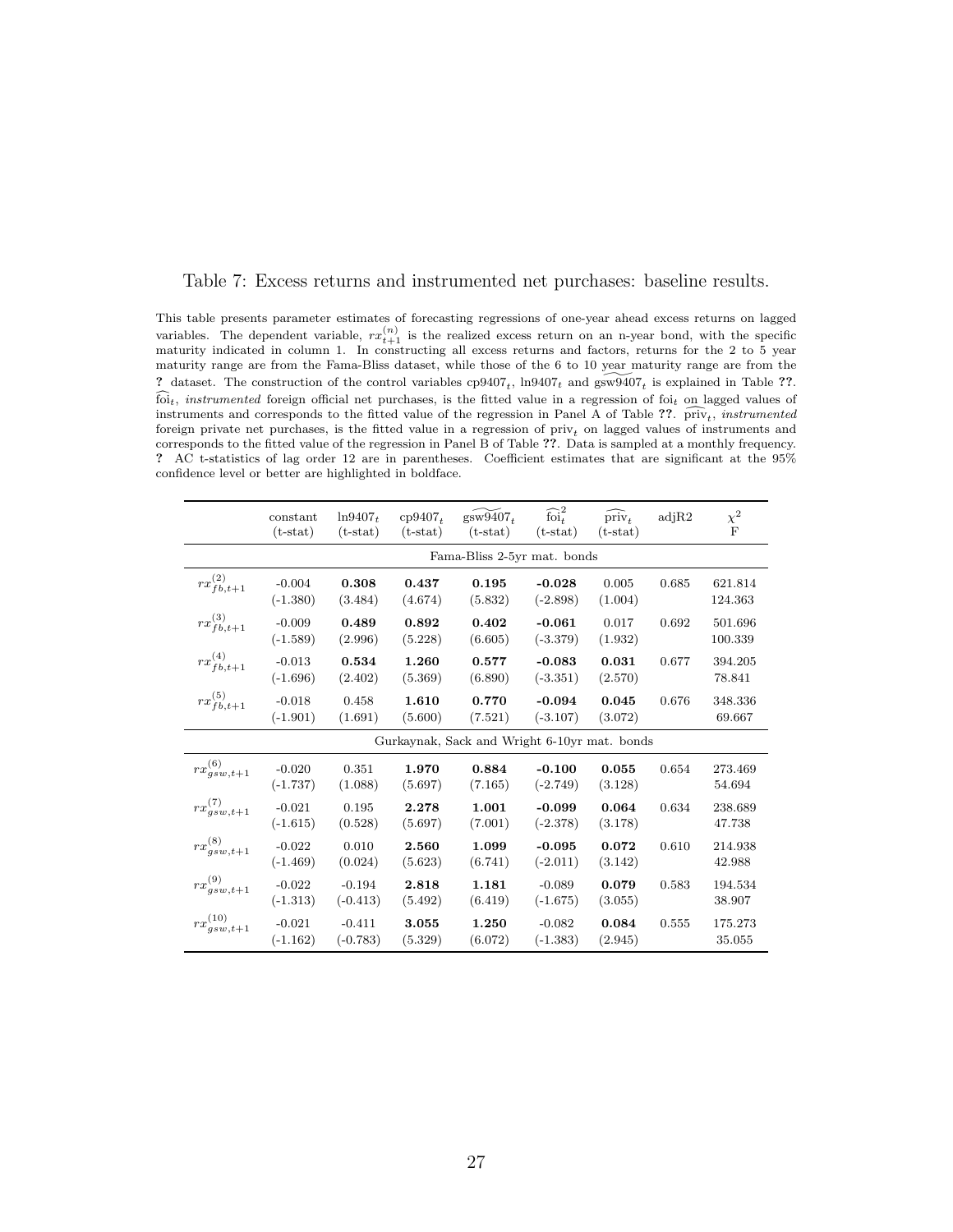#### Table 8: Excess returns and instrumented net purchases: alternative specifications

This table presents parameter estimates of forecasting regressions of one-year ahead excess returns on lagged variables. It includes alternative specifications to the main results on Table ??. The variables employed and their construction are explained in that table. Data is sampled at a monthly frequency, with explanatory variables measured during the period May1994-December2007, and excess returns (dependent variables) during the May1995-December2008 period. ? AC t-statistics of lag order 12 are in parentheses. Coefficient estimates that are significant at the 95% confidence level or better are highlighted in boldface.

|                       | constant<br>$(t-stat)$ | $ln9407_t$<br>$(t-stat)$ | $cp9407_t$<br>$(t-stat)$ | $gsw9407_t$<br>$(t-stat)$ | foi <sub>t</sub><br>$(t-stat)$ | $\text{priv}_t$<br>$(t-stat)$ | $\widehat{\text{foi}}_t^2$<br>$(t-stat)$ | $\widehat{\text{priv}}_t^2$<br>$(t-stat)$ | adjR2 | $\chi^2\atop F$    |
|-----------------------|------------------------|--------------------------|--------------------------|---------------------------|--------------------------------|-------------------------------|------------------------------------------|-------------------------------------------|-------|--------------------|
|                       |                        |                          |                          |                           | Fama-Bliss 2-5yr mat. bonds    |                               |                                          |                                           |       |                    |
|                       | $-0.003$               | 0.278                    | 0.434                    | 0.191                     | $-0.014$                       | 0.005                         |                                          |                                           | 0.675 | 444.947            |
| $rx_{fb,t+1}^{(2)}$   | $(-0.988)$             | (3.009)                  | (4.538)                  | (5.518)                   | $(-2.223)$                     | (1.025)                       |                                          |                                           |       | 88.989             |
|                       | $-0.003$<br>$(-1.205)$ | 0.311<br>(3.442)         | 0.422<br>(4.573)         | 0.190<br>(5.647)          |                                |                               | $-0.028$<br>$(-2.833)$                   | 0.005<br>(0.783)                          | 0.682 | 537.217<br>107.443 |
|                       | $-0.007$               | 0.426                    | 0.886                    | 0.393                     | $-0.030$                       | 0.017                         |                                          |                                           | 0.677 | 480.581            |
| $rx_{fb,t+1}^{(3)}$   | $(-1.118)$             | (2.450)                  | (4.958)                  | (6.114)                   | $(-2.467)$                     | (1.870)                       |                                          |                                           |       | 96.116             |
|                       | $-0.006$               | 0.499                    | 0.838                    | 0.385                     |                                |                               | $-0.061$                                 | 0.017                                     | 0.681 | 459.708            |
|                       | $(-1.068)$             | (2.890)                  | (4.785)                  | (6.082)                   |                                |                               | $(-3.174)$                               | (1.395)                                   |       | 91.942             |
|                       | $-0.011$               | 0.467                    | 1.243                    | 0.568                     | $-0.036$                       | 0.030                         |                                          |                                           | 0.653 | 333.162            |
| $rx_{fb,t+1}^{(4)}$   | $(-1.234)$             | (1.916)                  | (4.941)                  | (6.280)                   | $(-2.103)$                     | (2.312)                       |                                          |                                           |       | 66.632             |
|                       | $-0.007$<br>$(-0.940)$ | 0.553<br>(2.270)         | 1.162<br>(4.689)         | 0.544<br>(6.092)          |                                |                               | $-0.082$<br>$(-3.048)$                   | $\,0.031\,$<br>(1.805)                    | 0.656 | 324.420<br>64.884  |
|                       | $-0.016$               | 0.398                    | 1.583                    | 0.763                     | $-0.036$                       | 0.043                         |                                          |                                           | 0.652 | 302.160            |
| $rx_{fb,t+1}^{(5)}$   | $(-1.460)$             | (1.330)                  | (5.110)                  | (6.861)                   | $(-1.742)$                     | (2.693)                       |                                          |                                           |       | 60.432             |
|                       | $-0.010$               | 0.484                    | 1.480                    | 0.722                     |                                |                               | $-0.095$                                 | 0.047                                     | 0.652 | 250.968            |
|                       | $(-1.030)$             | (1.604)                  | (4.804)                  | (6.520)                   |                                |                               | $(-2.827)$                               | (2.246)                                   |       | 50.194             |
|                       |                        |                          |                          |                           | GSW 6-10yr mat. bonds          |                               |                                          |                                           |       |                    |
|                       | $-0.018$               | 0.300                    | 1.935                    | 0.880                     | $-0.035$                       | 0.052                         |                                          |                                           | 0.631 | 243.781            |
| $rx_{gsw,t+1}^{(6)}$  | $(-1.378)$             | (0.848)                  | (5.235)                  | (6.615)                   | $(-1.416)$                     | (2.728)                       |                                          |                                           |       | 48.756             |
|                       | $-0.009$               | 0.383                    | 1.802                    | 0.827                     |                                |                               | $-0.099$                                 | 0.056                                     | 0.625 | 186.940            |
|                       | $(-0.798)$<br>$-0.019$ | (1.052)                  | (4.832)                  | (6.140)                   |                                | 0.060                         | $(-2.441)$                               | (2.192)                                   |       | 37.388             |
| $rx_{gsw,t+1}^{(7)}$  | $(-1.338)$             | 0.163<br>(0.405)         | 2.234<br>(5.273)         | 1.000<br>(6.549)          | $-0.030$<br>$(-1.065)$         | (2.758)                       |                                          |                                           | 0.613 | 217.823<br>43.565  |
|                       | $-0.009$               | 0.233                    | 2.080                    | 0.933                     |                                |                               | $-0.098$                                 | 0.064                                     | 0.602 | 150.834            |
|                       | $(-0.647)$             | (0.555)                  | (4.816)                  | (5.973)                   |                                |                               | $(-2.091)$                               | (2.204)                                   |       | 30.167             |
|                       | $-0.021$               | $0.001\,$                | 2.508                    | 1.103                     | $-0.023$                       | 0.066                         |                                          |                                           | 0.592 | 197.784            |
| $rx_{gsw,t+1}^{(8)}$  | $(-1.275)$             | (0.002)                  | (5.250)                  | (6.397)                   | $(-0.729)$                     | (2.721)                       |                                          |                                           |       | 39.557             |
|                       | $-0.008$<br>$(-0.504)$ | 0.053<br>(0.111)         | 2.336<br>(4.761)         | 1.023<br>(5.753)          |                                |                               | $-0.093$<br>$(-1.757)$                   | 0.072<br>(2.167)                          | 0.576 | 127.391<br>25.478  |
|                       | $-0.021$               | $-0.179$                 | 2.758                    | 1.190                     | $-0.015$                       | 0.071                         |                                          |                                           | 0.568 | 179.292            |
| $rx_{gsw,t+1}^{(9)}$  | $(-1.196)$             | $(-0.358)$               | (5.176)                  | (6.179)                   | $(-0.425)$                     | (2.643)                       |                                          |                                           |       | 35.858             |
|                       | $-0.006$               | $-0.148$                 | 2.572                    | 1.099                     |                                |                               | $-0.087$                                 | 0.078                                     | 0.549 | 111.103            |
|                       | $(-0.370)$             | $(-0.278)$               | (4.675)                  | (5.498)                   |                                |                               | $(-1.458)$                               | (2.103)                                   |       | 22.221             |
|                       | $-0.022$               | $-0.370$                 | 2.986                    | 1.263                     | $-0.006$                       | 0.076                         |                                          |                                           | 0.544 | 160.567            |
| $rx_{gsw,t+1}^{(10)}$ | $(-1.110)$             | $(-0.671)$               | (5.065)                  | (5.922)                   | $(-0.165)$                     | (2.546)                       |                                          |                                           |       | 32.113             |
|                       | $-0.005$<br>$(-0.251)$ | $-0.361$<br>$(-0.611)$   | 2.789<br>(4.568)         | 1.161<br>(5.227)          |                                |                               | $-0.079$<br>$(-1.202)$                   | 0.083<br>(2.032)                          | 0.521 | 99.090<br>19.818   |
|                       |                        |                          |                          |                           |                                |                               |                                          |                                           |       |                    |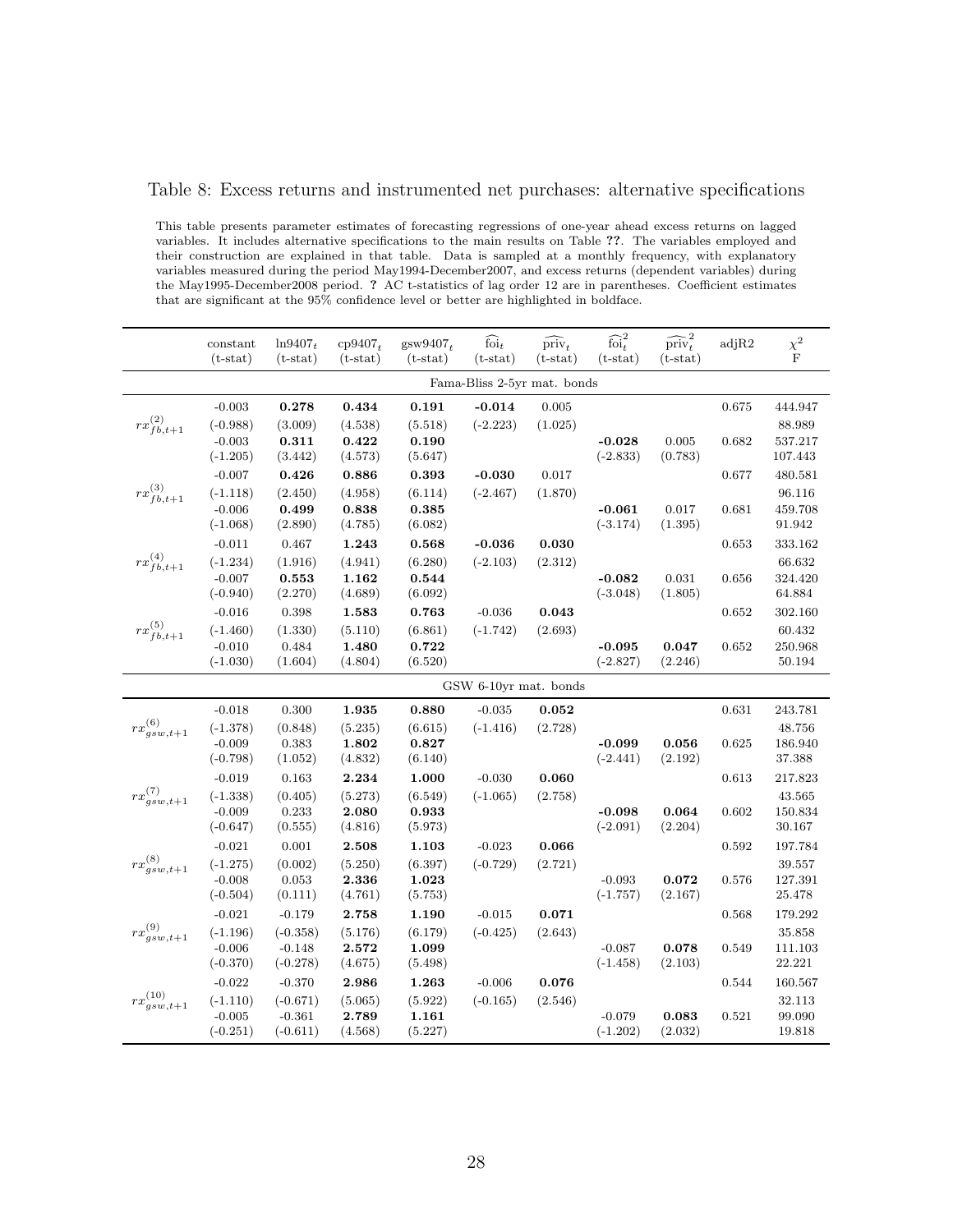#### Table 9: Out-of-sample forecasts: Instrumented foreign net purchases

This table presents the results of out-of-sample forecast comparisons of nested regression models for excess bond returns. The dependent variable is the n-period excess bond return. The forecasting variables, for each bilateral comparison, are indicated in column(4). The vector  $x_t$  contains the control variables and is defined as:  $x_t = (1, \text{cp}9407_t, \text{ln}9407_t, \text{gsw}9407_t)$ . The vector  $y_t$  contains the additional forecasting variables and is defined as:  $y_t = (\widehat{\text{foi}}_t^2, \widehat{\text{priv}}_t)$ . All variables are defined in Table ??. MSE<sub>u</sub> is the mean-squared error of the unrestricted model that includes  $y_t$  as additional regressors; MSE<sub>r</sub> is the mean-squared error of the restricted model that excludes  $y_t$ , and hence is equivalent to the restriction that the estimated coefficient on  $y_t$  is zero. In column (5) a number less than one means that the unrestricted model has lower mean-squared forecasting error. "enc-new" is the statistic for the test of encompassing in ?; the null hypothesis is that the restricted model encompasses the unrestricted model with additional regressors. The 99% asymptotic critical value is obtained as the average of the values for  $\pi = 0.5$  and  $\pi = 0.6$  (given that, in our case,  $\pi = 0.53$ ) with  $k_2 = 2$ .

|                                  |                                        |                                              |                       |                  | enc-new                     |      |  |  |  |  |  |
|----------------------------------|----------------------------------------|----------------------------------------------|-----------------------|------------------|-----------------------------|------|--|--|--|--|--|
| Dependent<br>variable            | Initial<br>estimation<br>period<br>(2) | Comparison<br>(4)                            | $MSE_u/MSE_r$<br>(5)  | Statistic<br>(6) | 99%<br>asympt.<br>CV<br>(7) |      |  |  |  |  |  |
| Fama-Bliss 2-5yr mat. bonds      |                                        |                                              |                       |                  |                             |      |  |  |  |  |  |
| $rx_{fb,t+1}^{\left( 2\right) }$ | 1994:05-2002:08 (100 obs)              | 2004:08-2008:12 (53 obs)                     | $y_t + x_t$ vs. $x_t$ | 0.8273           | 9.5920                      | 2.89 |  |  |  |  |  |
| $rx_{fb,t+1}^{(3)}$              | 1994:05-2002:08 (100 obs)              | 2004:08-2008:12 (53 obs)                     | $y_t + x_t$ vs. $x_t$ | 0.8113           | 12.0021                     | 2.89 |  |  |  |  |  |
| $rx_{fb,t+1}^{(4)}$              | 1994:05-2002:08 (100 obs)              | 2004:08-2008:12 (53 obs)                     | $y_t + x_t$ vs. $x_t$ | 0.8010           | 12.6208                     | 2.89 |  |  |  |  |  |
| $rx_{fb,t+1}^{(5)}$              | 1994:05-2002:08 (100 obs)              | 2004:08-2008:12 (53 obs)                     | $y_t + x_t$ vs. $x_t$ | 0.7604           | 15.6165                     | 2.89 |  |  |  |  |  |
|                                  |                                        | Gurkaynak, Sack and Wright 6-10yr mat. bonds |                       |                  |                             |      |  |  |  |  |  |
| $rx_{gsw,t+1}^{(6)}$             | 1994:05-2002:08 (100 obs)              | 2004:08-2008:12 (53 obs)                     | $y_t + x_t$ vs. $x_t$ | 0.7643           | 16.6391                     | 2.89 |  |  |  |  |  |
| $rx_{gsw,t+1}^{(7)}$             | 1994:05-2002:08 (100 obs)              | 2004:08-2008:12 (53 obs)                     | $y_t + x_t$ vs. $x_t$ | 0.7631           | 17.9168                     | 2.89 |  |  |  |  |  |
| $rx^{(8)}$<br>$qsw,t+1$          | 1994:05-2002:08 (100 obs)              | 2004:08-2008:12 (53 obs)                     | $y_t + x_t$ vs. $x_t$ | 0.7723           | 18.4204                     | 2.89 |  |  |  |  |  |
| $rx_{gsw,t+1}^{(9)}$             | 1994:05-2002:08 (100 obs)              | 2004:08-2008:12 (53 obs)                     | $y_t + x_t$ vs. $x_t$ | 0.7905           | 18.0904                     | 2.89 |  |  |  |  |  |
| $rx_{gsw,t+1}^{(10)}$            | 1994:05-2002:08 (100 obs)              | 2004:08-2008:12 (53 obs)                     | $y_t + x_t$ vs. $x_t$ | 0.8124           | 17.2151                     | 2.89 |  |  |  |  |  |